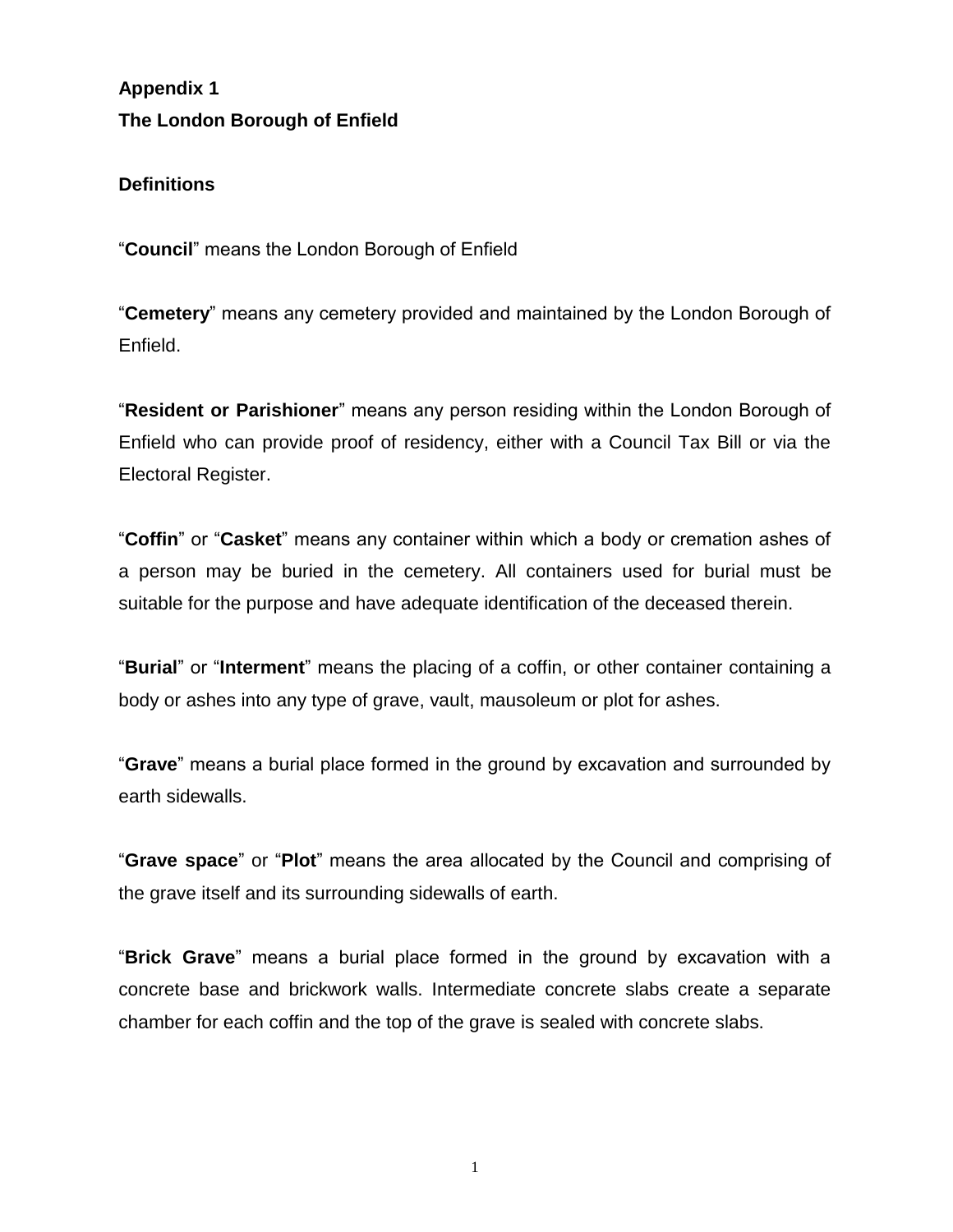"**Vault**" or "**Burial Chamber**" means an underground burial place with made of concrete. Intermediate concrete slabs create a separate chamber for each coffin and the top of the grave is sealed with concrete slabs.

"**Mausoleum**" means an above-ground burial chamber made of concrete and sealed at the front with brickwork.

"**Exclusive Right of Burial**" means the right to decide who is buried in a specific grave, the type of memorial that may be erected upon the grave and the inscription upon it. These rights are specifically subject to these Cemetery Regulations, which form the terms and conditions attached to the Deed of Grant of Exclusive Rights issued by Enfield Council. The Council may periodically review and modify the Cemetery Regulations. The Council grants exclusive rights in graves for a period of 100 years and in ashes plots for a period of 50 years.

"**Purchased**" or "**Private**" grave or plot means a grave in which the Council has granted the Exclusive Right of Burial.

"**Shared**", "**Unpurchased**" or "**Public**" grave means a grave in which the Council has not granted the Exclusive Right of Burial and in which the Council may permit the burial of unrelated people at the Council's discretion.

"**Lawn grave**" means a grave space where the surface of the grave and the adjoining ground is level, clear of obstructions and maintained as a grass lawn. An approved memorial may be erected and maintained at the head end of the grave space within a border 18" (457mm) deep. In addition, a further space 18" (457mm) deep in front of the memorial may be cultivated and planted with seasonal plants. The Council reserves the right to turf over any such cultivated area that appears to be neglected or overgrown.

"**Traditional grave**" means a grave space upon which an approved memorial with kerbs may be erected and maintained.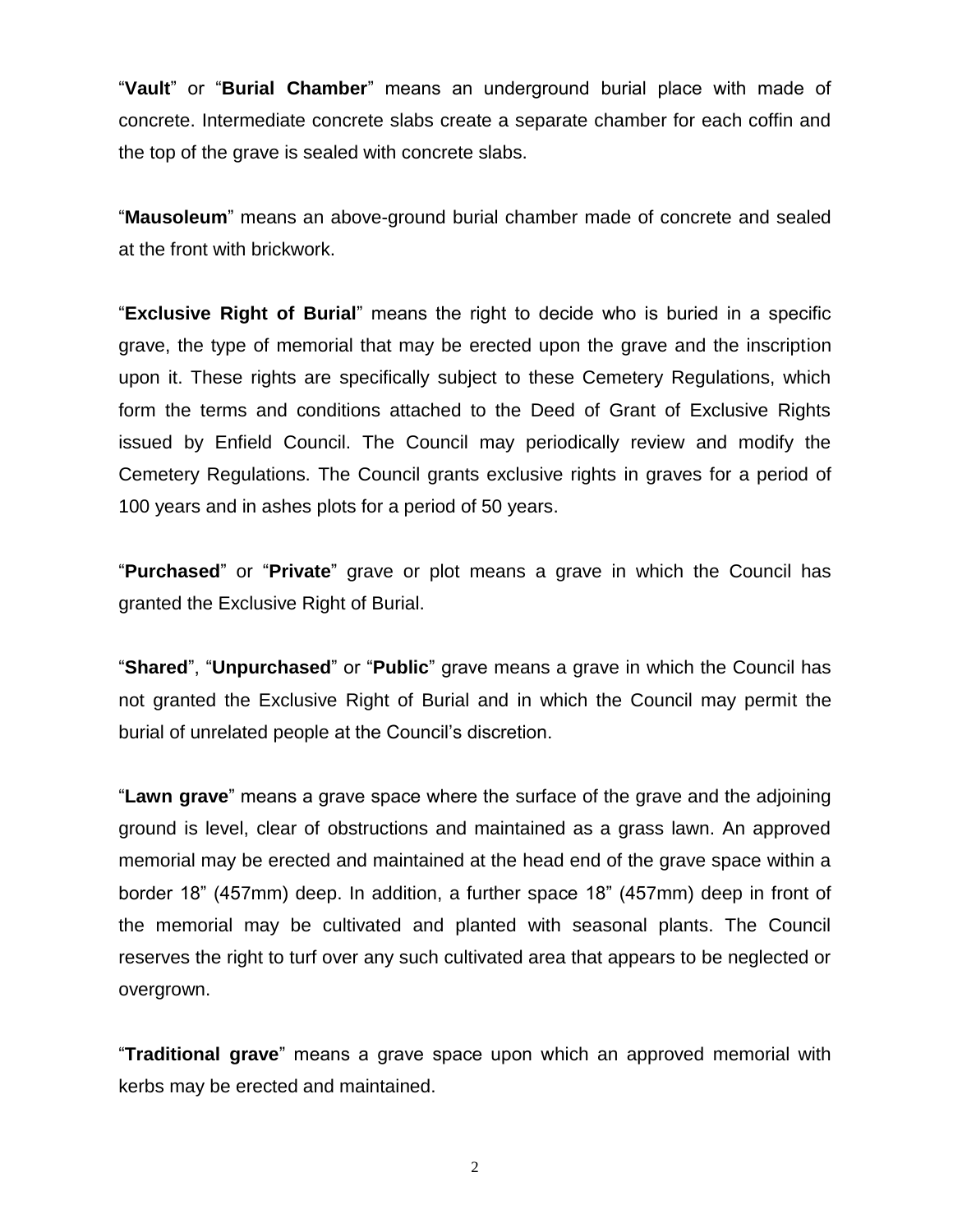"**Garden of Rest Plot**" means a plot in which up to 4 containers of ashes may be buried and upon which an approved flat memorial tablet may be placed. The exclusive rights period for a Garden of Rest plot is 50 years.

"**Garden of Remembrance Plot**" means a plot in which up to 2 containers of ashes may be buried and upon which an approved flat bronze memorial plaque may be placed. Exclusive rights of burial are not available for Garden of Remembrance Plots.

"**Kerbside Memorial Plot**" means a plot in which up to 2 containers of ashes may be buried and upon which a natural stone memorial plaque may be placed on a sloped kerb. The exclusive rights period for a Kerbside Memorial plot is 50 years.

**"Keepsake Niche"** means an above ground plot for the interment of up to two containers of ashes or for personal mementoes.

"**Memorial**" means any memorial that is authorised by the Council to be installed and maintained within the cemeteries.

"**BRAMM**" means the British Register of Accredited Memorial Masons

"**NAMM**" means the National Association of Memorial Masons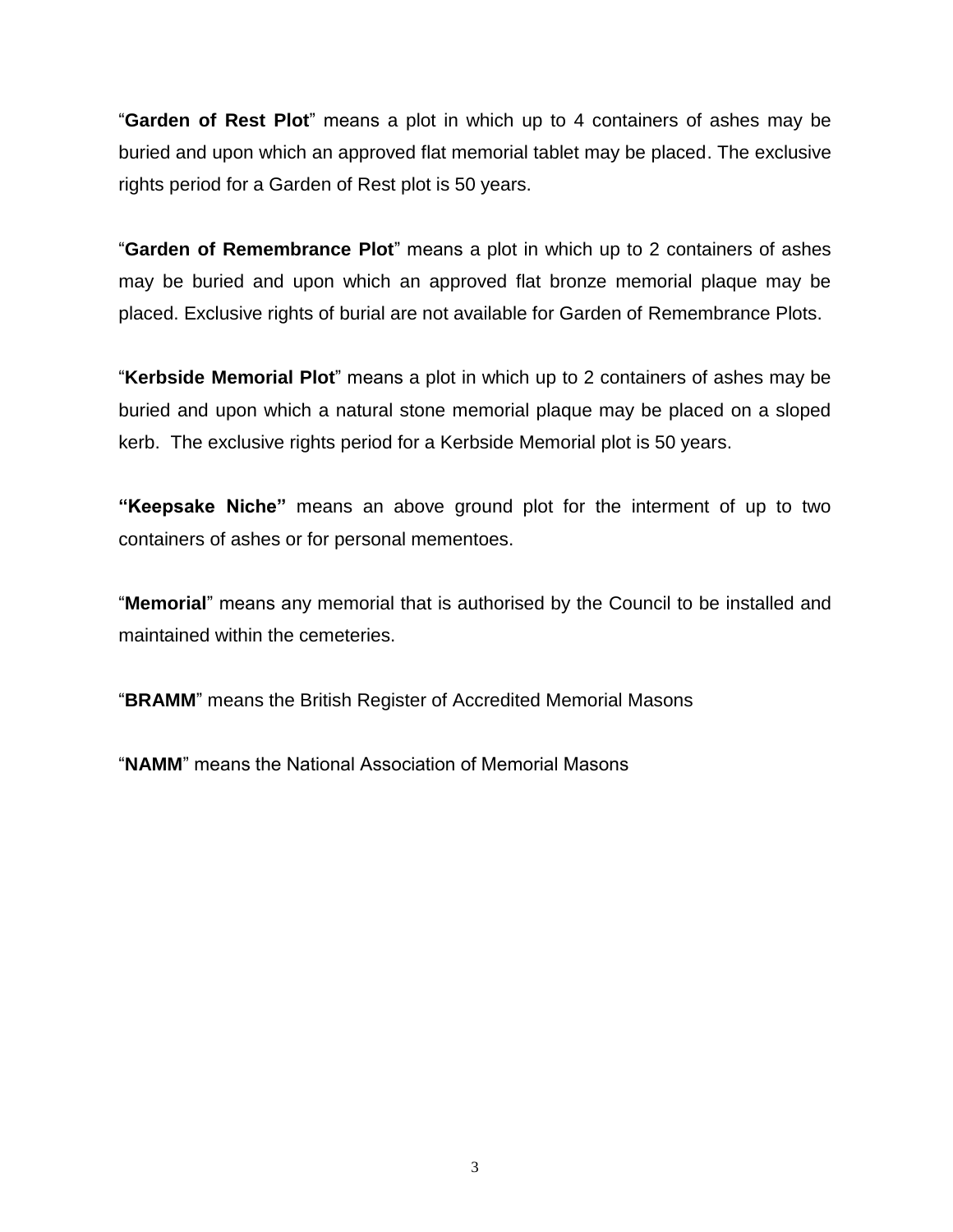# **Cemeteries**

The Council owns and operates the following cemeteries:

| <b>Cemetery</b>                 | <b>Address</b>                   | <b>Postcode</b>     |
|---------------------------------|----------------------------------|---------------------|
| <b>Edmonton Cemetery</b>        | <b>Church Street, Edmonton</b>   | <b>N9 9HP</b>       |
| <b>Hertford Road Cemetery</b>   | <b>Hertford Road, Enfield</b>    | EN3 5JE             |
| <b>Lavender Hill Cemetery</b>   | Cedar Road, Enfield              | EN <sub>2</sub> OTH |
| <b>Strayfield Road Cemetery</b> | Via Lavender Hill Cemetery       | EN <sub>2</sub> OTH |
| <b>Southgate Cemetery</b>       | <b>Waterfall Road, Southgate</b> | <b>N147JZ</b>       |

The Council manages and operates these cemeteries in accordance with the Local Authorities' Cemeteries Order 1977, as amended by the Local Authorities Cemeteries' (Amendment) Order 1986 and such other Regulations as may be made by the Secretary of State for the Ministry of Justice.

The Council has no responsibility for any other cemeteries located within or outside the Borough.

# **Cemetery Opening Times**

| <b>Months</b>                | <b>Mondays to Saturdays</b> | <b>Sundays and</b>     |
|------------------------------|-----------------------------|------------------------|
|                              |                             | <b>Public Holidays</b> |
| January and December         | 9.00 am to 4.00 pm          | 10.00 am to 4.00 pm    |
| <b>February and November</b> | 9.00 am to 4.30 pm          | 10.00 am to 4.30 pm    |
| March and April,             | 9.00 am to 5.30 pm          | 10.00 am to 5.30 pm    |
| September and October        |                             |                        |
| May, June, July and          | 9.00 am to 7.00 pm          | 10.00 am to 7.30 pm    |
| August                       |                             |                        |

The Council welcomes visitors to its cemeteries, where we ask that everyone observes and respects the peace, dignity and reverence of the facilities.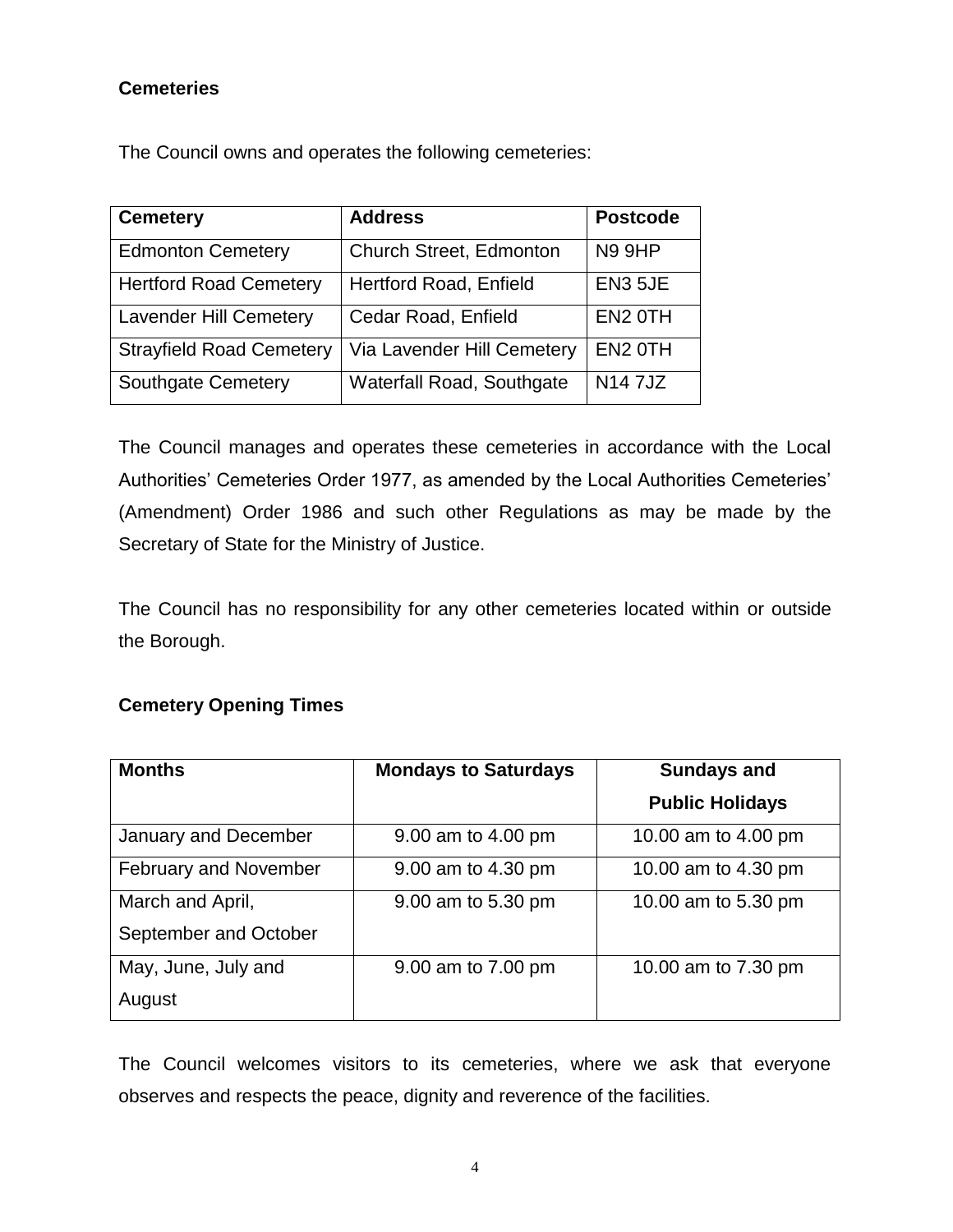# **Cemeteries Office**

The Cemeteries Manager and Administration Team are based at the Cemeteries Office, located within the Civic Centre:

Cemeteries Office, Civic Centre, Silver Street, Enfield, EN1 3XA Telephone number: 020 8379 3767 Email address: [cemeteries@enfield.gov.uk](mailto:cemeteries@enfield.gov.uk)

The Cemeteries Office is open Monday to Friday from 9am to 5pm (except for public holidays).

For further information, please visit our website: [www.enfield.gov.uk,](http://www.enfield.gov.uk/) where you will find information about the cemeteries, the services we offer and various forms that you may download.

You are welcome to visit the Cemeteries Office, but we recommend you contact us to make an appointment prior to your visit.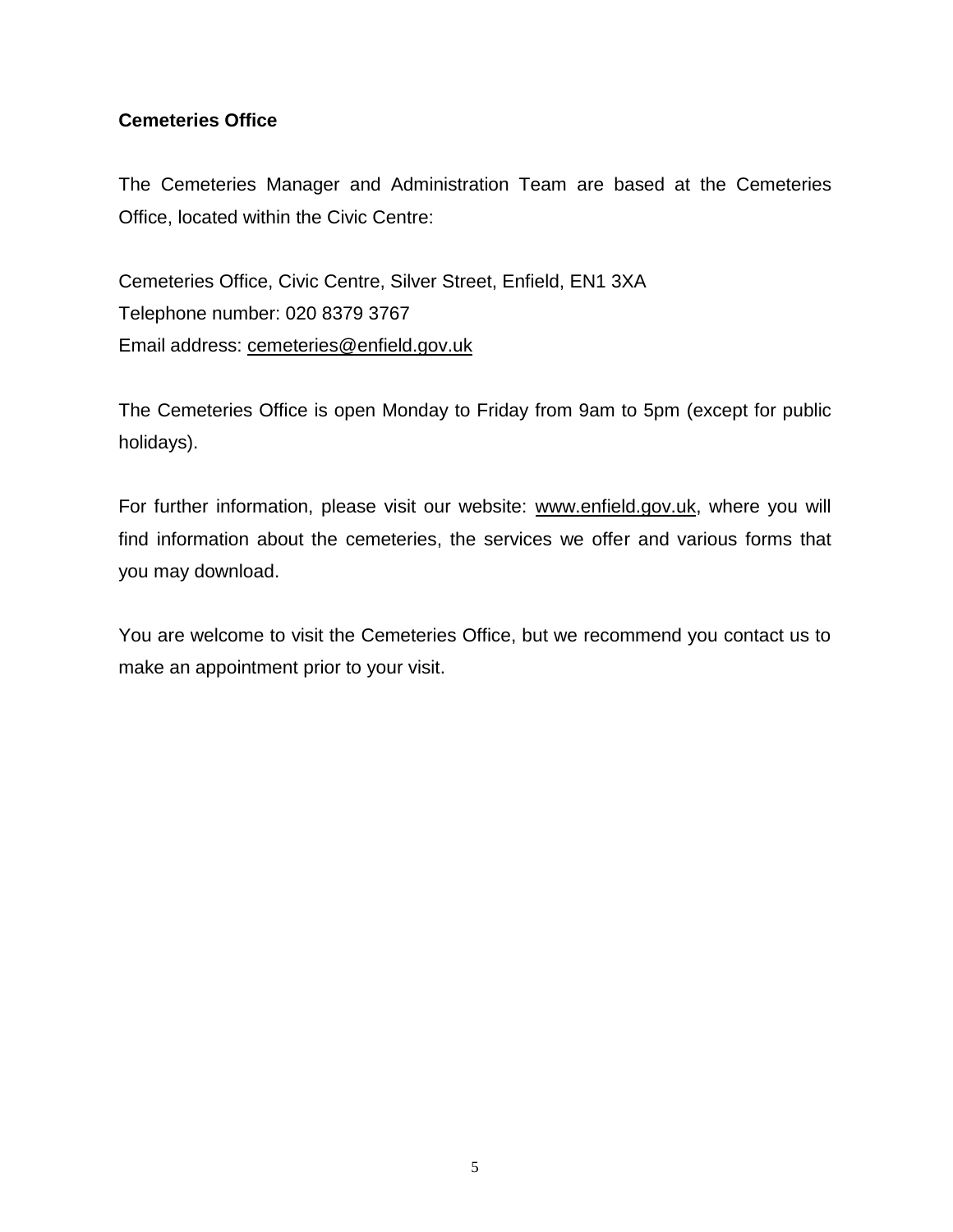# **Funeral Times**

Funerals may only take place between the times specified in the table below to ensure that the cemetery staff have sufficient time to complete the arrangements for the preparation and completion of each burial:

| <b>Type of Funeral</b> | <b>March</b>          |                       | <b>Nov-February</b>   |  |
|------------------------|-----------------------|-----------------------|-----------------------|--|
|                        | Mondays -             | Mondays -             | Mondays - Thursdays   |  |
|                        | Thursdays             | Thursdays             |                       |  |
| <b>Chapel</b>          | $9.30$ am $-3.00$ pm  | $9.30$ am $-3.15$ pm  | $9.30$ am $- 2.30$ pm |  |
| <b>Graveside (STG)</b> | $9.30$ am $-3.15$ pm  | $9.30$ am $-3.30$ pm  | $9.30$ am $- 2.45$ pm |  |
|                        | Fridays               | Fridays               | Fridays               |  |
| <b>Chapel or STG</b>   | $9.30$ am $- 2.30$ pm | $9.30$ am $- 2.30$ pm | $9.30$ am $- 2.30$ pm |  |

Funerals outside of the above times may be considered upon request at an additional charge, subject to the availability of appropriate resources.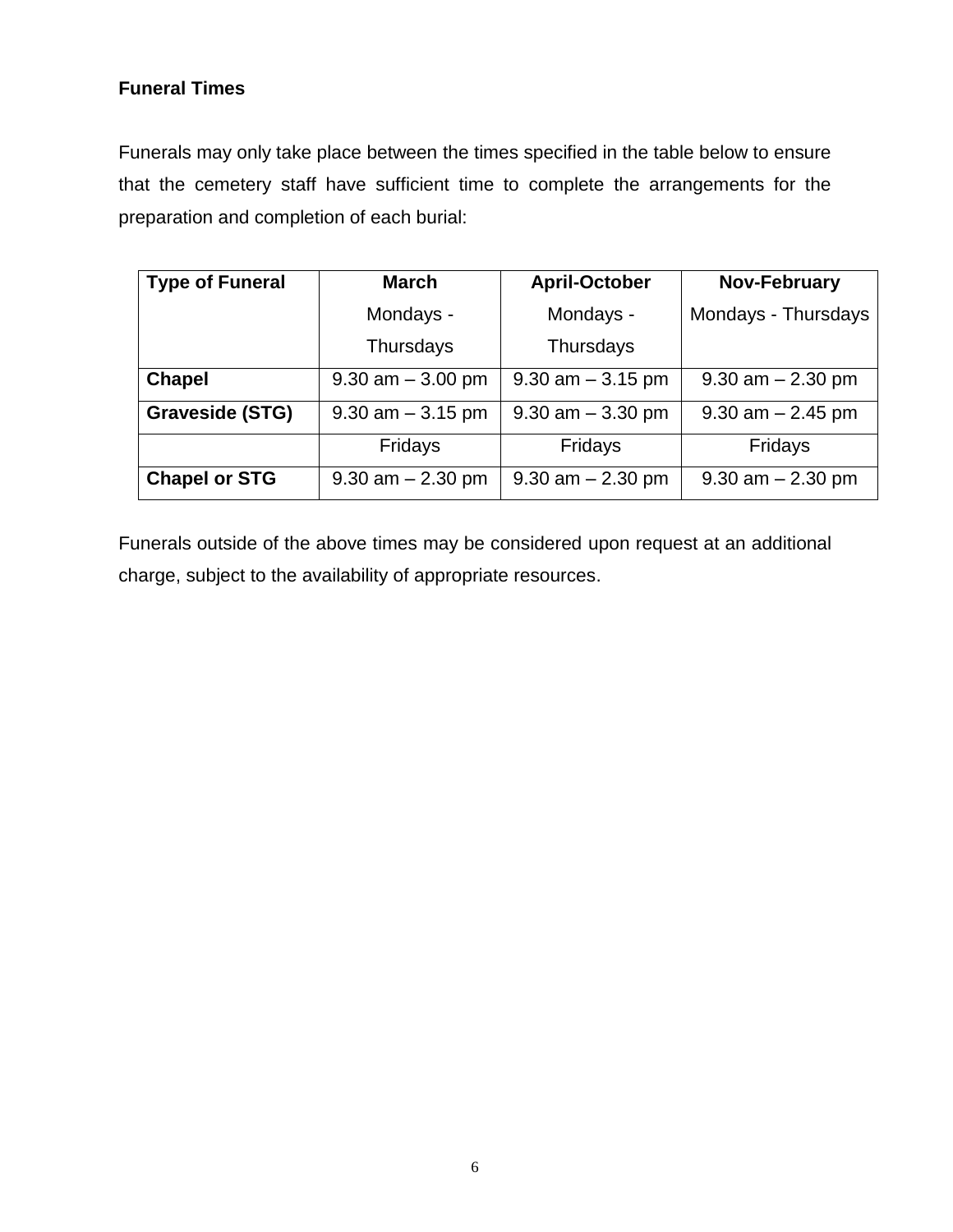# **Burials**

No burial may take place in the cemeteries without the permission of the Council's Cemetery Manager or officer of the cemeteries administration team.

All requests for a burial must initially be made by telephone to the Council's main Cemetery Office to check availability and agree the date and time of the funeral. The minimum periods required for notice of burials are as follows:

| <b>Type of burial</b> | <b>Notice required</b> |
|-----------------------|------------------------|
| Standard earth grave  | 2 working days         |
| Ashes plot            |                        |
| Brick grave, vault or | 4 working days         |
| mausoleum             |                        |

All telephone bookings for funerals must be confirmed in writing by completing in full the Council's 'Notice of Interment' form.

In the event that there are any alterations to the agreed funeral arrangements, this must first be confirmed by telephone and then in writing on the 'Notice of Interment' form.

The Council shall not be responsible for:

- Any discrepancies, errors or omissions in any 'Notice of Interment' or other document relating to a funeral or the consequences arising from such discrepancies, errors or omissions.
- The late receipt of any 'Notice of Interment' or other documents relating to a funeral or the consequences arising from such late receipt.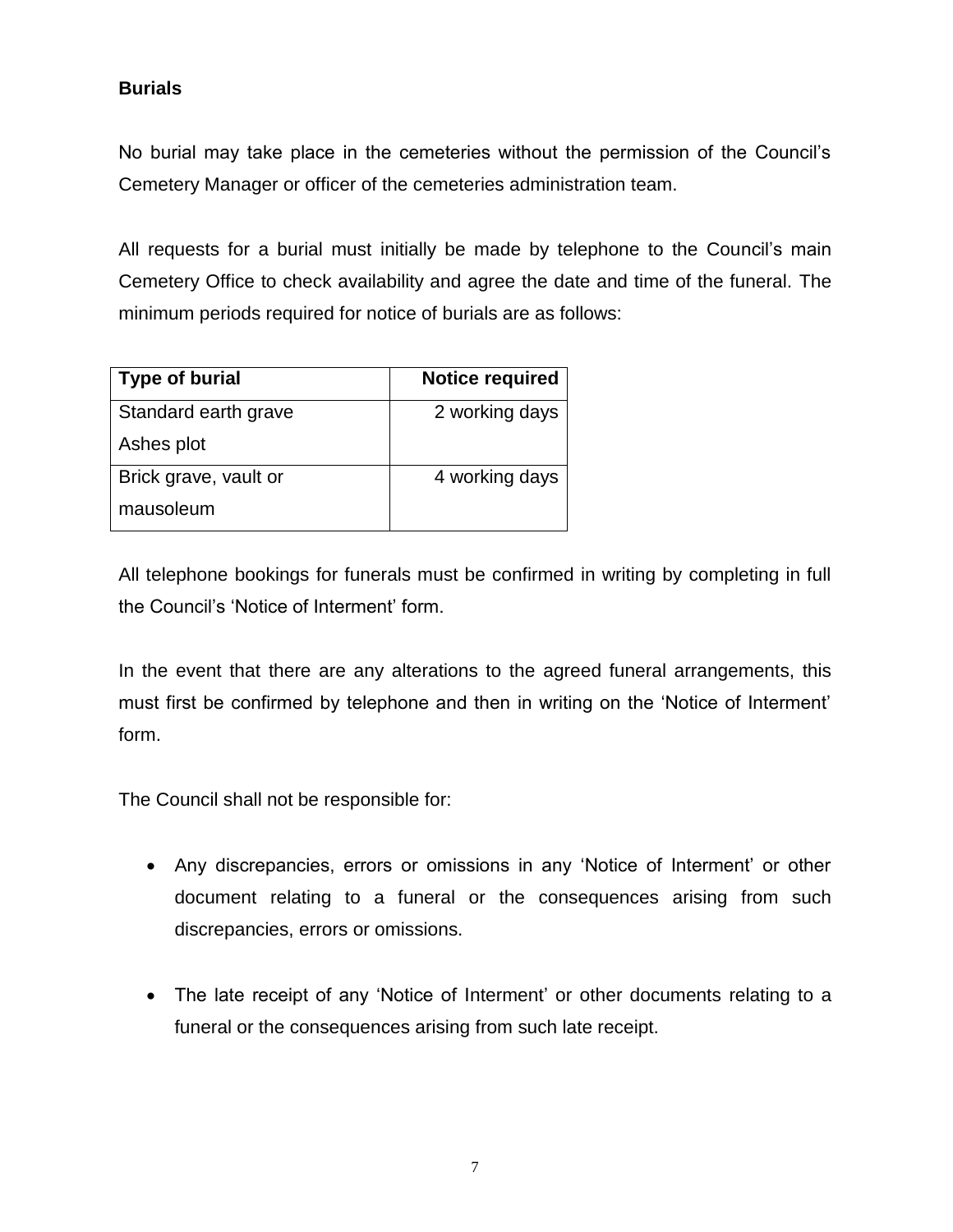Where the funeral involves the reopening of a purchased grave, it may only proceed where sufficient space remains in the grave and under the following circumstances:

- The written consent of the registered owner of the exclusive rights is included on the 'Notice of Interment.'
- The funeral is that of the registered owner of the exclusive rights.
- In any other circumstances, the ownership of the exclusive rights must be formally transferred to the person legally entitled to ownership before the funeral may take place.

Where the funeral is that of the registered owner of the exclusive rights, following the funeral the Personal Representative(s) of the estate of the deceased must produce Probate of the Will, or Letters of Administration or such other evidence as the Council may require, so that the ownership of the exclusive rights may be transferred to the person entitled in law to be the new registered owner.

Registered owners of Exclusive Rights may transfer ownership during their lifetime by completing the Council's procedures to formally assign the rights to another person.

In any of the areas of the cemeteries that have been consecrated by the Bishop of the Church of England, a burial may only take place with a Christian and orderly religious service or without any religious service.

In any of the areas of the cemeteries that have not been consecrated, the burial may take place with or without any form of religious service.

A 'Certificate for Disposal' or 'Certificate of Still-birth' issued by the Registrars of Births, Deaths and Marriages or a Coroner's 'Order for Burial' must be delivered and handed to the authorised officer of the Council when the funeral cortège arrives at the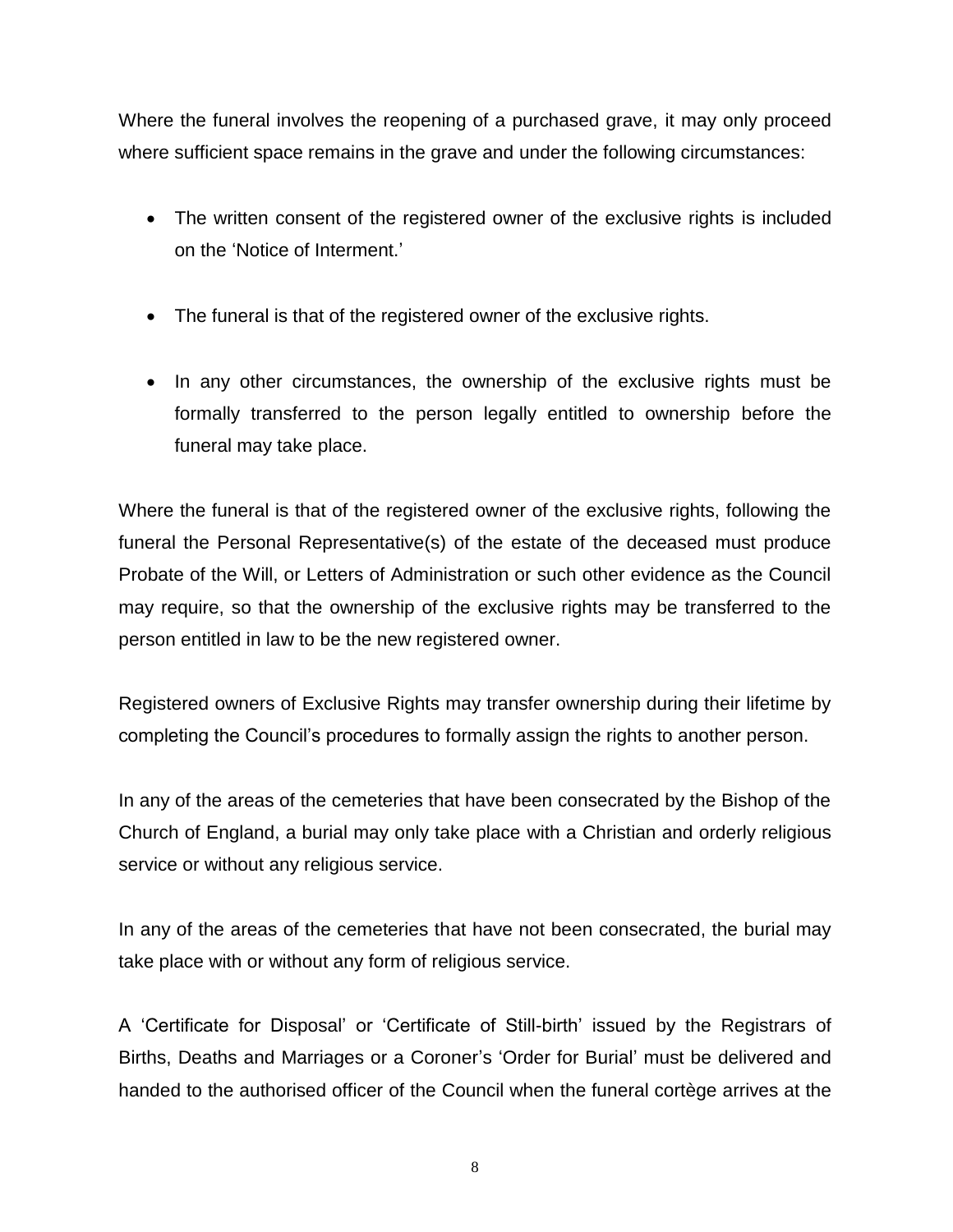cemetery. The relevant certificate should not be posted or delivered to the Cemetery Office.

Failure to provide the necessary statutory documentation may result in the delay of the burial until the certificate can be produced. It is unlawful to inter a body without the appropriate certification.

In the case of a non-viable foetus, the Medical Practitioner or Midwife's certificate for delivery will be required.

No burial of a body will be permitted unless the deceased person is contained within a coffin, casket or other suitable rigid container, including cardboard, willow and metal caskets. For burials in a brick grave mausoleum, or vault, the coffin or casket must be hermetically sealed. An additional fee will be charged for a coffin measuring 2,108mm (6ft 11in) x 787mm (2ft 7in) x 584mm (1ft 11in) or larger, and for a casket.

Every coffin must bear a nameplate with details of the deceased person therein and may only contain one body, unless in exceptional circumstances agreed with the Cemetery Manager, such as the case of a mother and baby.

The Cemeteries Office must be informed at the time of the booking of the funeral in the case of any person who has died from a notifiable disease.

No extra-ordinary funeral processions or funerals attended by bands etc. are permitted to enter the cemeteries without special permission of the Council.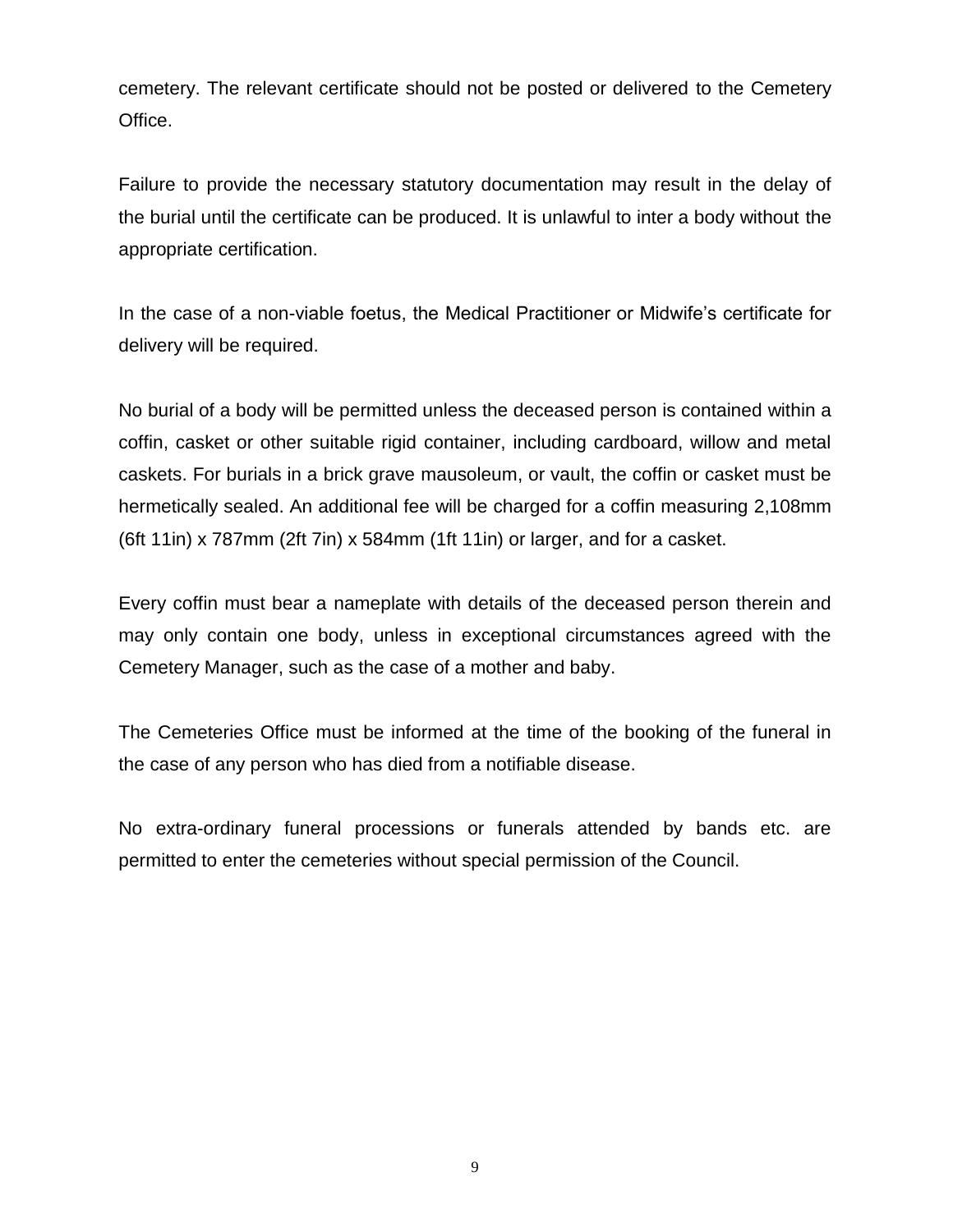#### **Grave excavation procedures**

The Council is wholly responsible for the operation and maintenance of its cemeteries. Only staff or contractors employed by the Council may excavate and prepare graves for burials.

Where a grave is to be reopened to receive a further burial, it is the responsibility of the registered owner of the Exclusive Right of Burial, acting through their appointed Funeral Director, to organise the removal of any memorial erected on the grave in sufficient time to enable the grave to be prepared for the burial. The removal of any memorial may only be undertaken by a memorial mason registered with BRAMM or NAMM.

Subject to the agreement of the Council's appointed representative, any memorial mason requesting to leave any such memorial within the cemetery grounds after removal from a grave, is responsible for informing the registered owner.

The Council accepts no liability for any damage caused to any such memorial and it is left there at the registered owner's own risk. The depth to which any grave may be excavated will be determined by the Council and will be according to statutory requirements and the conditions appertaining in each individual case.

Adjacent grave spaces that may be affected by a burial will be fully reinstated to their original appearance after the burial has been completed.

The Council reserves the right to delay or reschedule a funeral if any part of the burial area or excavated grave becomes unstable or dangerous due to severe weather or other extenuating circumstances.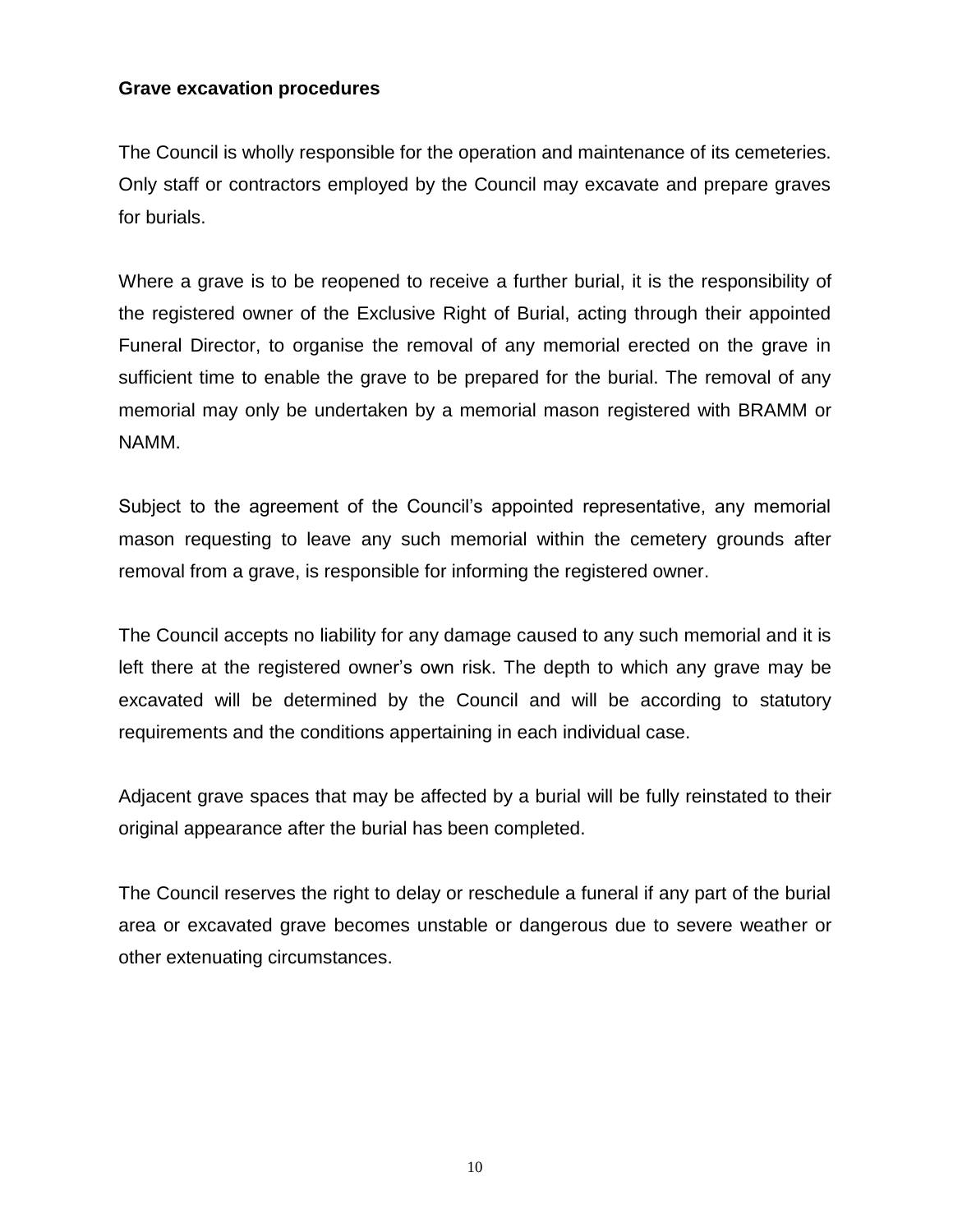#### **Grave reinstatement and maintenance**

After an interment has taken place, the grave will continue to settle for approximately one year or longer depending upon soil and weather conditions. During this time the cemetery operatives will continue to top-up the grave.

After approximately one year, lawn graves will be leveled using topsoil and seeded with grass. The routine mowing of the grass is the responsibility of the Council's staff or appointed contractor. The registered owner of the exclusive rights is responsible for the maintenance of any memorial erected on the grave in a safe condition.

In the case of a grave where a traditional kerbed memorial is erected, it is the responsibility of the registered owner of the exclusive rights to maintain the grave and memorial in a safe condition.

## **Removal of Floral arrangements**

The Council's staff or appointed contractor will at their discretion remove faded funeral wreaths and other floral tributes from the grave not less than 7 days from the day of the burial.

## **Grave Maintenance**

The Council is responsible for the maintenance of the cemeteries, which includes grass cutting. However, it is the responsibility of the registered owner of the exclusive rights to maintain their individual grave and memorial in good order and keep them free from weeds.

Mounds are not permitted in any of the Council's cemeteries except, during the period of topping up the grave in the first year following a burial.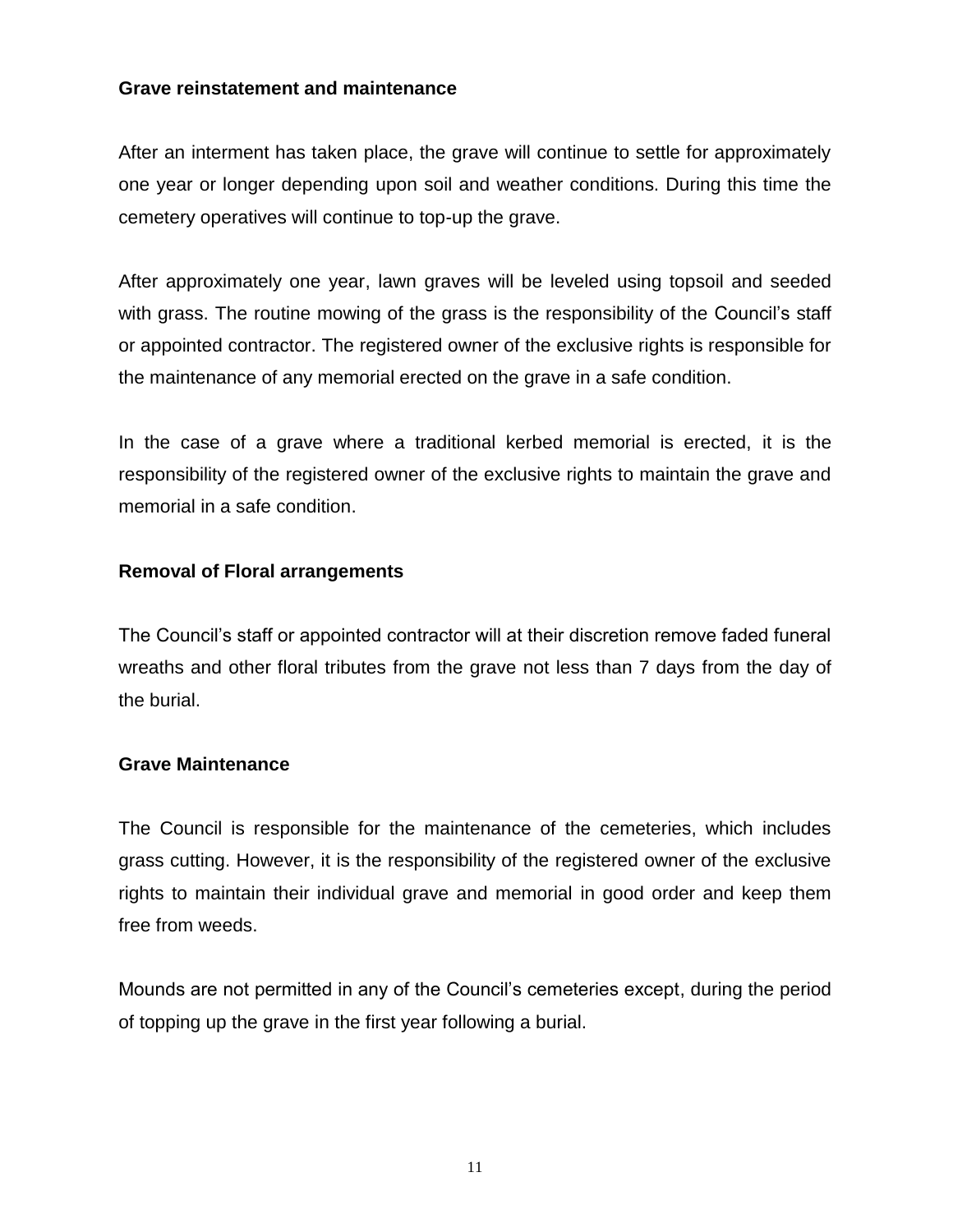The Council reserves the right to arrange for the temporary removal of any memorial to enable the excavation of graves or other essential works.

# **Chapel**

Heated chapels are available for 30 minute services at Edmonton and Lavender Hill Cemeteries, shared with Strayfield Road Cemetery. The chapel hire time can be extended for an additional fee.

Each chapel has floral decorations and seating for approximately 40-50 people.

Although there are no music systems installed, Funeral Directors or families are welcome to provide their own sound systems and/or musicians. Convenient power points are located within the chapels.

## **Arrival of funeral cortège**

Upon arrival at the cemetery, the Funeral Director must report to the Council's appointed representative and must not proceed with the funeral until he is given instruction to do so.

The Council's appointed representative will check the coffin nameplate details against the appropriate Certificate for Disposal to ensure the correct identity of the deceased.

It is the Funeral Director's responsibility to provide a sufficient number of bearers to safely and decently convey the coffin to the graveside and lower into the grave.

The Funeral Director must be present throughout the funeral in order to liaise with the funeral party and the Council's appointed representative.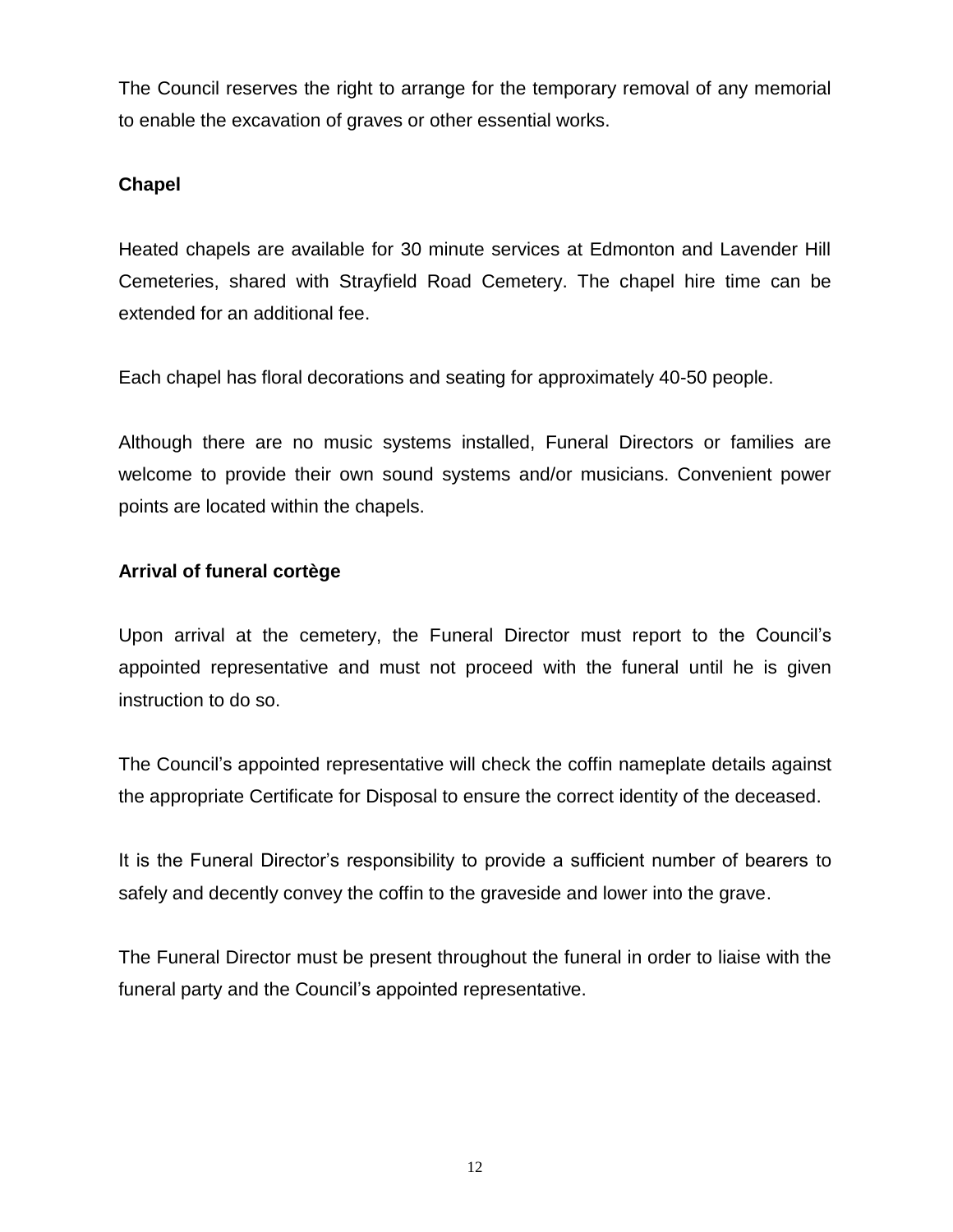The time stated for a funeral must be punctually observed to prevent inconvenience or interference with another funeral party. Any funeral arriving before the appointed time may have to wait until the time arranged.

Any funeral arriving after the appointed time must act under the direction of the Council's appointed representative as to when the burial may proceed.

The Funeral Director must keep the Council's appointed representative or staff at the main Cemeteries Office updated on the anticipated time of arrival, if it falls outside of the appointed time.

The Funeral Director must advise the Cemeteries Office in advance of any special circumstances expected to affect a planned funeral. Such circumstances include, but are not limited to, a large number of mourners; a large volume of cars; coaches; horse-drawn hearse and mourners wishing to participate in the backfilling of the grave.

#### **Burial vaults (or chambers) and mausolea**

Each burial vault can accept 2 coffins or caskets, whilst a mausoleum can accept one coffin or casket.

The exclusive rights in a burial vault or mausoleum may be purchased either at the time of making funeral arrangements or in advance.

The opening, preparation, interment and sealing of burial vaults or mausolea will be carried out by an approved contractor appointed by the Council or by trained members of the Council's staff.

Each unit is made of reinforced concrete and sealed after each interment with cemented concrete slabs or bricks and a waterproof sealant.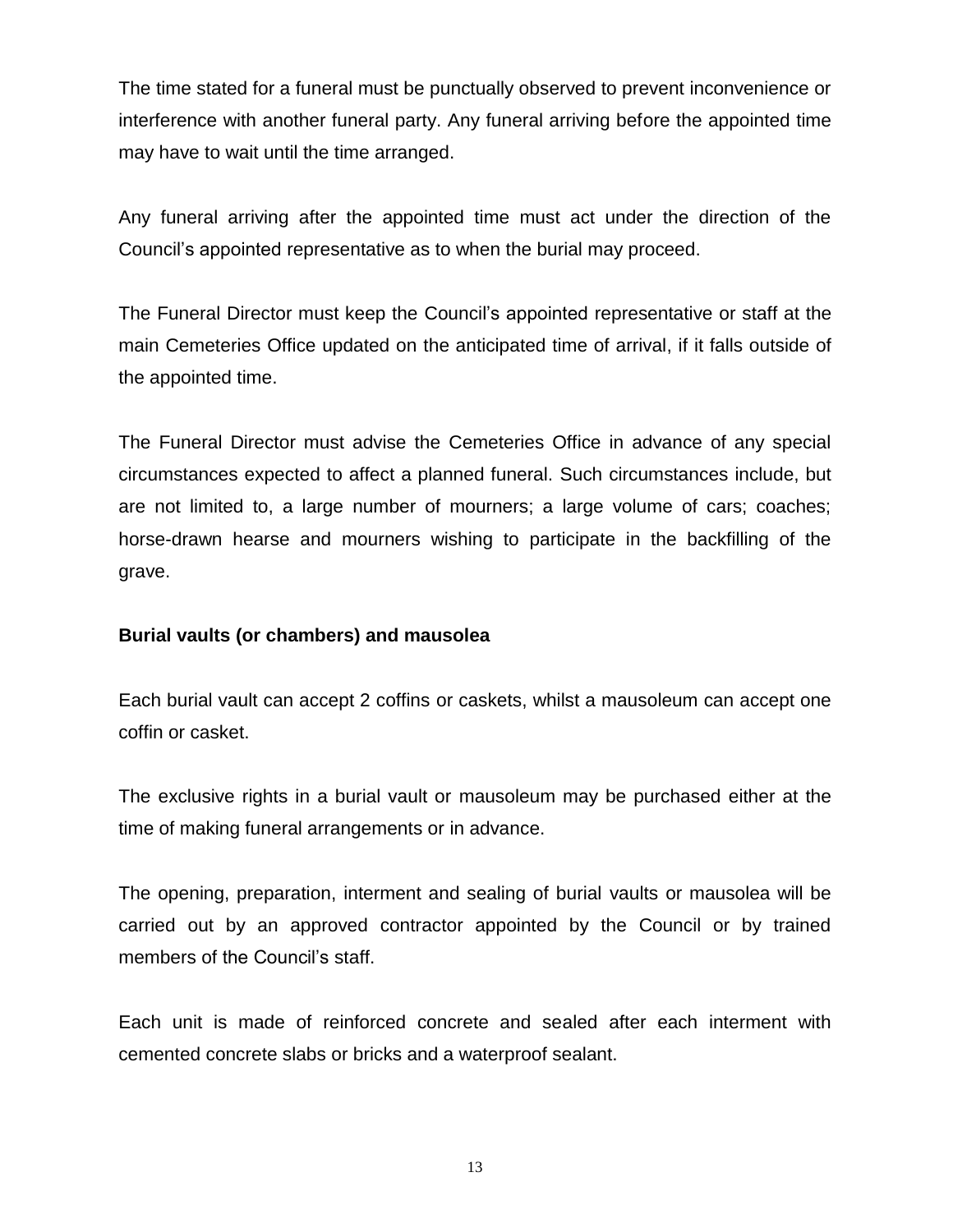All coffins or caskets to be placed into a burial vault or mausoleum must be zinc-lined and hermetically sealed.

The maximum external dimensions of coffins or caskets allowed are as follows:

|                     | Length           | Width |         |       | <b>Height</b> |
|---------------------|------------------|-------|---------|-------|---------------|
| <b>Burial vault</b> | $2,135$ mm   7ft | 762mm | 2ft 6in | 686mm | 2ft 3in       |
| <b>Mausoleum</b>    | $2,135$ mm   7ft | 686mm | 2ft 3in | 610mm | 2ft           |

The burial of caskets in a mausoleum in excess of 686mm (2ft 3in) wide may be considered but is subject to the formal written approval of the Council.

The Funeral Director is responsible for lifting the coffin and placing it into its specific mausoleum chamber. The Council does not provide a coffin lifting mechanism as the maximum height for interment is considered to be acceptable.

However, it is the Funeral Director's responsibility to provide any lifting device that he considers necessary.

# **Unpurchased (Public) graves**

The Council offers unpurchased graves for the burial of residents choosing this type of grave. The Council uses unpurchased graves when arranging funerals in accordance with s.46 of the Public Health Act (Control of Disease) Act 1984, for any person who dies in the borough where no other suitable funeral arrangements have been made.

The charge for a burial in an unpurchased grave does not include any exclusive rights in the grave and unpurchased graves are normally used for the burial of a number of unrelated people.

Funeral times for burials in unpurchased graves are allocated early in the morning. For further information please contact the Cemeteries Office.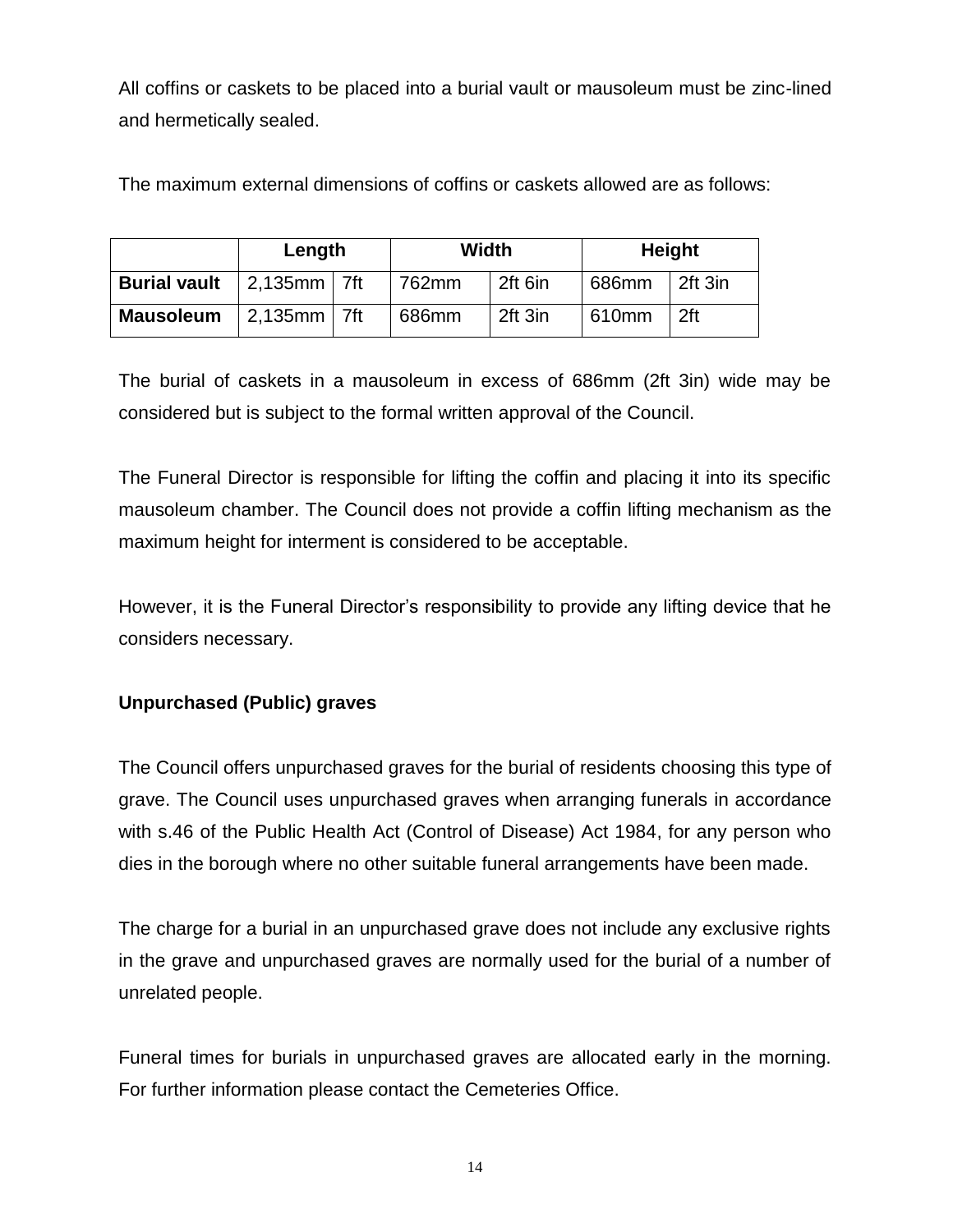The Council will supply a standard lawn headstone where each person interred in the grave may have two lines of inscription thereon. The person responsible for arranging the funeral will need to engage a BRAMM or NAMM registered memorial mason should they wish to add an inscription.

## **Re-used graves**

Enfield Council has obtained faculty permission from the Church of England to create new purchased graves above old unpurchased graves that were used for burial more than 75 years ago in consecrated parts of the cemeteries. The Council offers exclusive rights of burial in these graves for a maximum of 2 new burials and traditional kerbed memorials are permitted on these graves.

If any remains of the original burials are found in the grave during its preparation to receive a new burial, they will carefully and respectfully be removed and placed into an unpurchased grave nearby. Any original burials lying deeper in the grave will be left in place, but below any new burial.

## **Graves for children and infants**

As with adult funerals, Enfield Council offers the choice of purchased or unpurchased graves for the burial of children and infants. In the event that the coffin is larger than 457mm (18 in) long by 228mm (9 in) wide, then burial must be in a purchased grave at the appropriate fee.

## **Burial of ashes (cremated remains)**

A Certificate of Cremation issued by the crematorium must be delivered and handed to the Council's appointed representative on arrival at the cemetery at the appointed time. It should not be delivered to the Cemetery Office.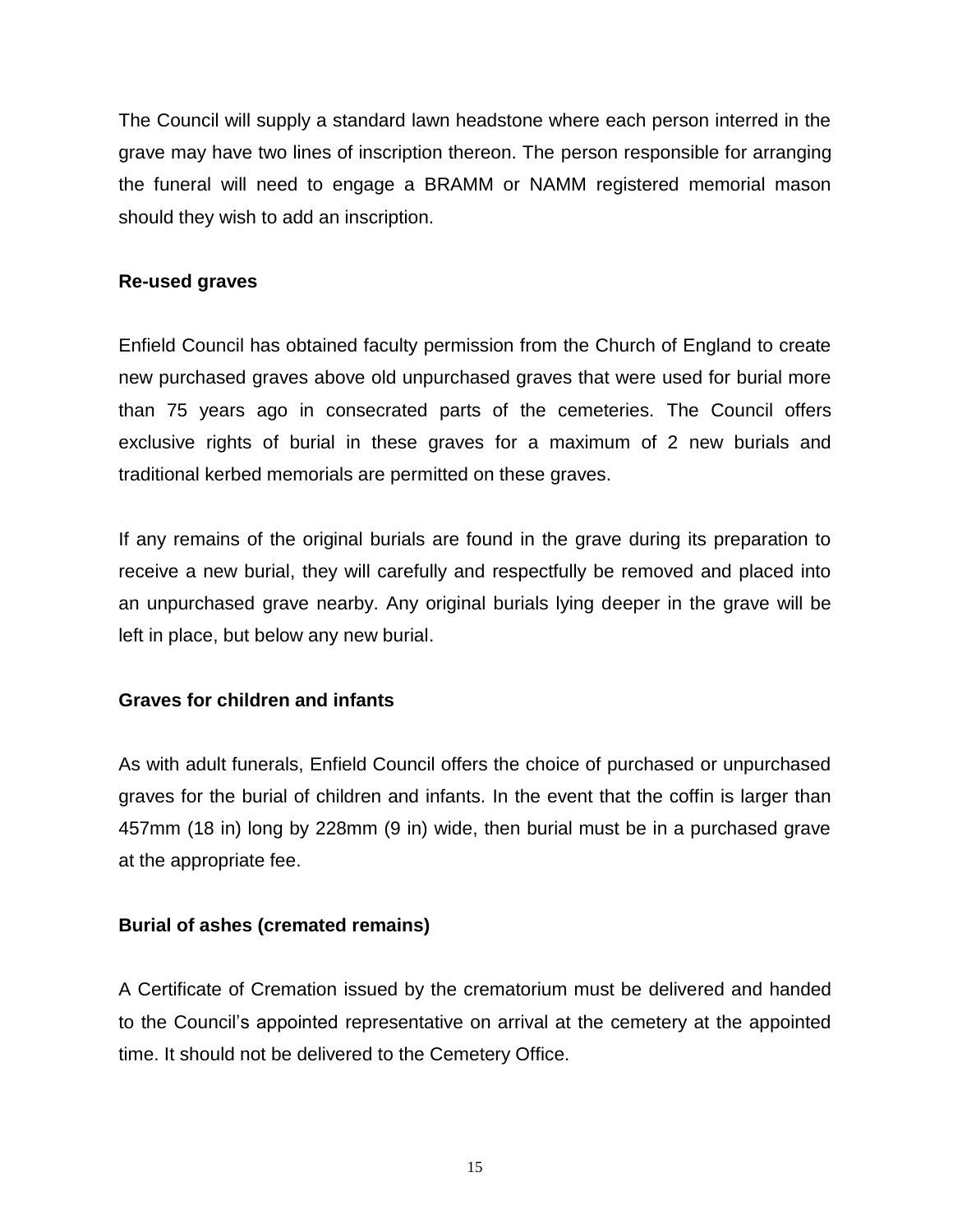The Council's appointed representative will check the container nameplate or tag details against the Certificate of Cremation to ensure the identity of the deceased.

Ashes can be interred, either in standard graves or in specific plots set aside for ashes burials at a depth of 450mm (18 in). Alternatively, ashes can be placed above ground in a Keepsake Niche or a premium Double Vaulted Chamber.

Ashes must be in a container approved by the Council, which may vary depending on the type of plot chosen for the interment. Details of the container should be provided on the 'Notice of Interment'.

Where a further full coffin burial is required in a grave, the ashes container will be positioned at a sufficient depth to ensure that the container is not disturbed in the future.

In the event that this is not possible, the container will be interred within the grave space at a depth of 457mm (18 in). It will then be the responsibility of the registered owner of the exclusive rights in the grave to apply for a faculty from the Church of England or exhumation licence from the Ministry of Justice to authorise the disturbance of the ashes in order to allow a full coffin burial to go ahead.

## **Scattering of ashes (cremated remains)**

A Certificate of Cremation issued by the crematorium must be delivered and handed to the Council's appointed representative on arrival at the cemetery at the appointed time. It should not be delivered to the Cemetery Office.

The Council's appointed representative will check the container nameplate or tag details against the Certificate of Cremation to ensure the identity of the deceased.

Ashes may be scattered on an existing purchased grave or in areas set aside for the scattering of ashes, such as the Garden of Remembrance.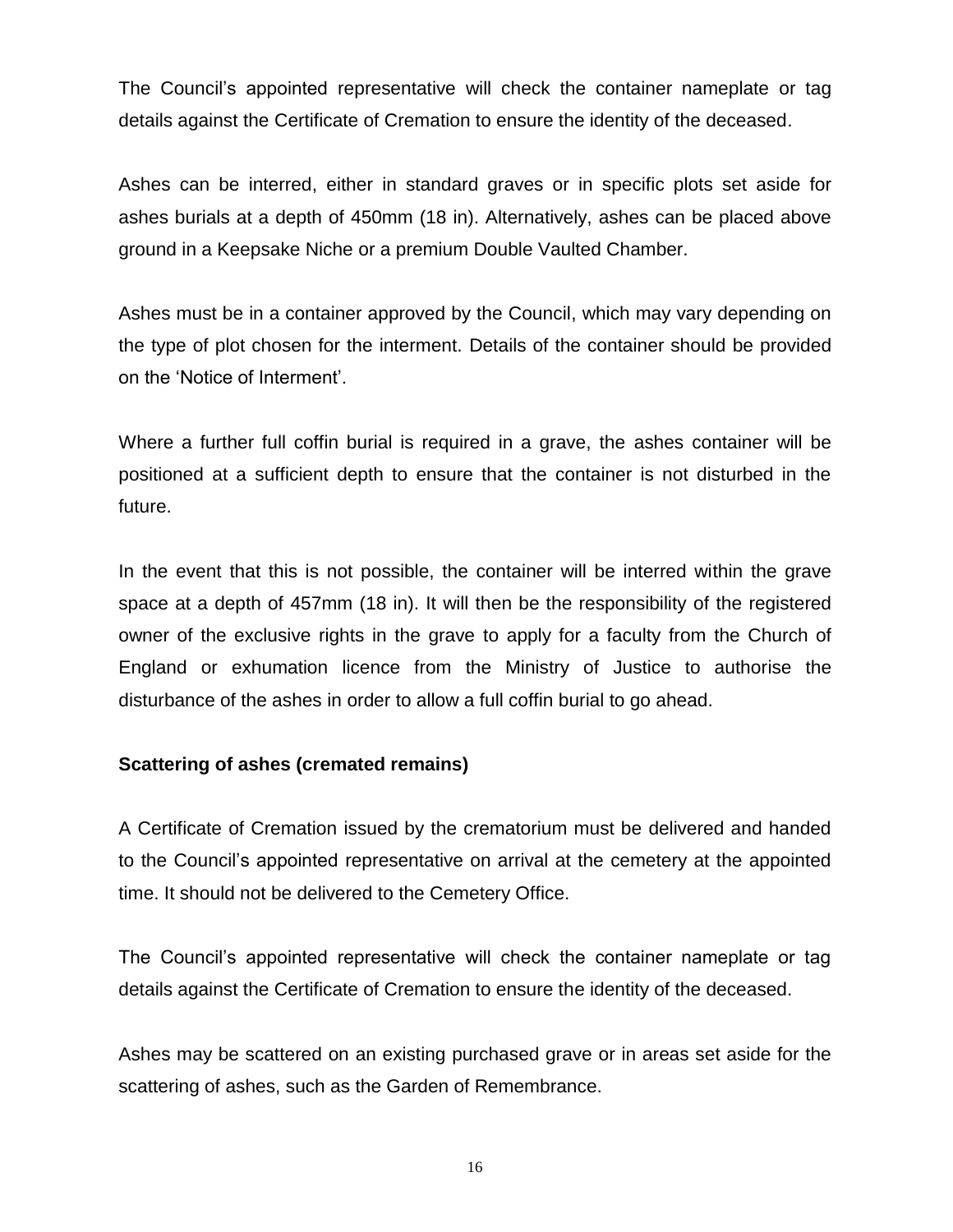Should families wish to scatter the ashes themselves they may do so, providing that it is in the presence and under the direction of the Council's appointed representative.

#### **Ministers, officiants and celebrants**

A funeral may take place with or without a religious service. It is the responsibility of the person arranging the funeral through the Funeral Director to arrange for a minister or other appropriate person of their choice to officiate at the burial.

## **Fees and charges**

Fees for all cemetery services are determined by the Council annually to take effect from  $1<sup>st</sup>$  April each year. The Council reserves the right to revise the fees and charges at any time.

Some of the Council's cemetery fees distinguish between residents and non-residents of Enfield. These fees relate to the purchase of exclusive rights, for which nonresidents pay higher fees.

Resident fees are only applicable when the purchaser of the exclusive rights is a permanent resident of the London Borough of Enfield. A current Council Tax bill must be submitted with the 'Notice of Interment' as proof of residency.

All fees must be paid on receipt of an invoice or in advance and can be paid by BACS or debit card. Cheques and money orders must be crossed and made payable to the 'London Borough of Enfield'.

## **Management of the cemeteries**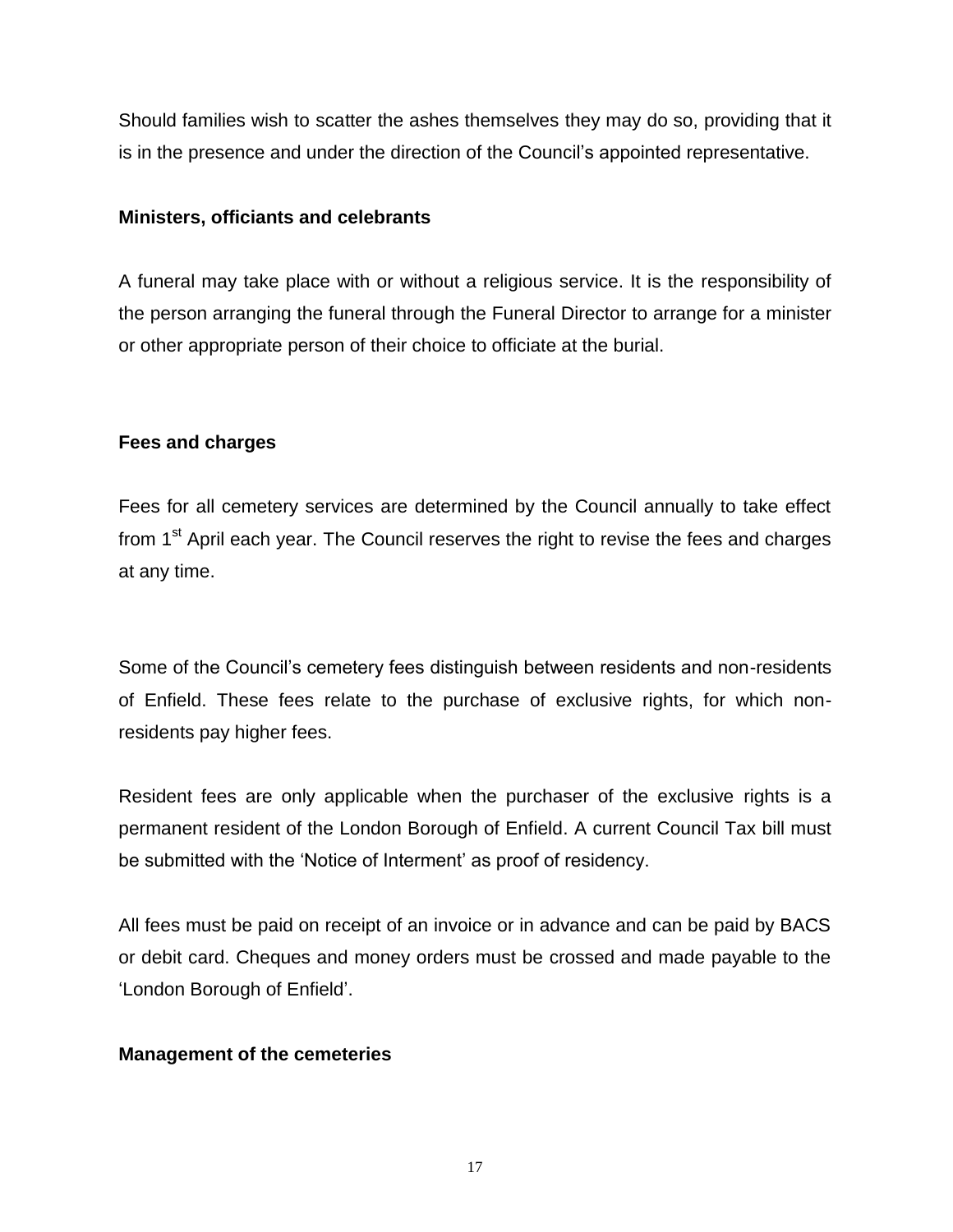All persons entering the cemetery will be subject to the orders and control of the London Borough of Enfield or any person authorised by the Council.

The Council reserves the right of passage by people and machinery over all graves for all purposes in connection with the cemeteries, including but not limited to grounds maintenance; preparation of graves; erection, removal and repair of memorials; memorial safety inspections. The Council reserves the right to cover or temporarily remove any memorial in connection with burials in the cemeteries.

No flowers, plants, shrubs, trees, wreaths, flower containers, water cans or any other thing connected with the cemeteries or individual graves or plots, shall be removed from the cemeteries without the consent of the Council's appointed representative, nor from a grave or plot without the consent of the registered owner of the exclusive rights.

Employees of the Council are not allowed to accept gratuities or solicit or undertake private work in the cemeteries for reward or otherwise.

## **Conduct within cemeteries**

All persons shall conduct themselves in a respectful and orderly manner and are reminded of Article 18(1) of the Local Authorities' Cemeteries Order 1977 whereby no person shall:

- Willfully create any disturbance in a cemetery
- Commit any nuisance in a cemetery
- Willfully interfere with any burial taking place
- Willfully interfere with any grave or vault, any tombstone or any other memorial or any plants on any such grave
- Play at any game or sport in a cemetery
- Enter or remain in a cemetery at any hour when it is closed to the public unless so authorised by the Council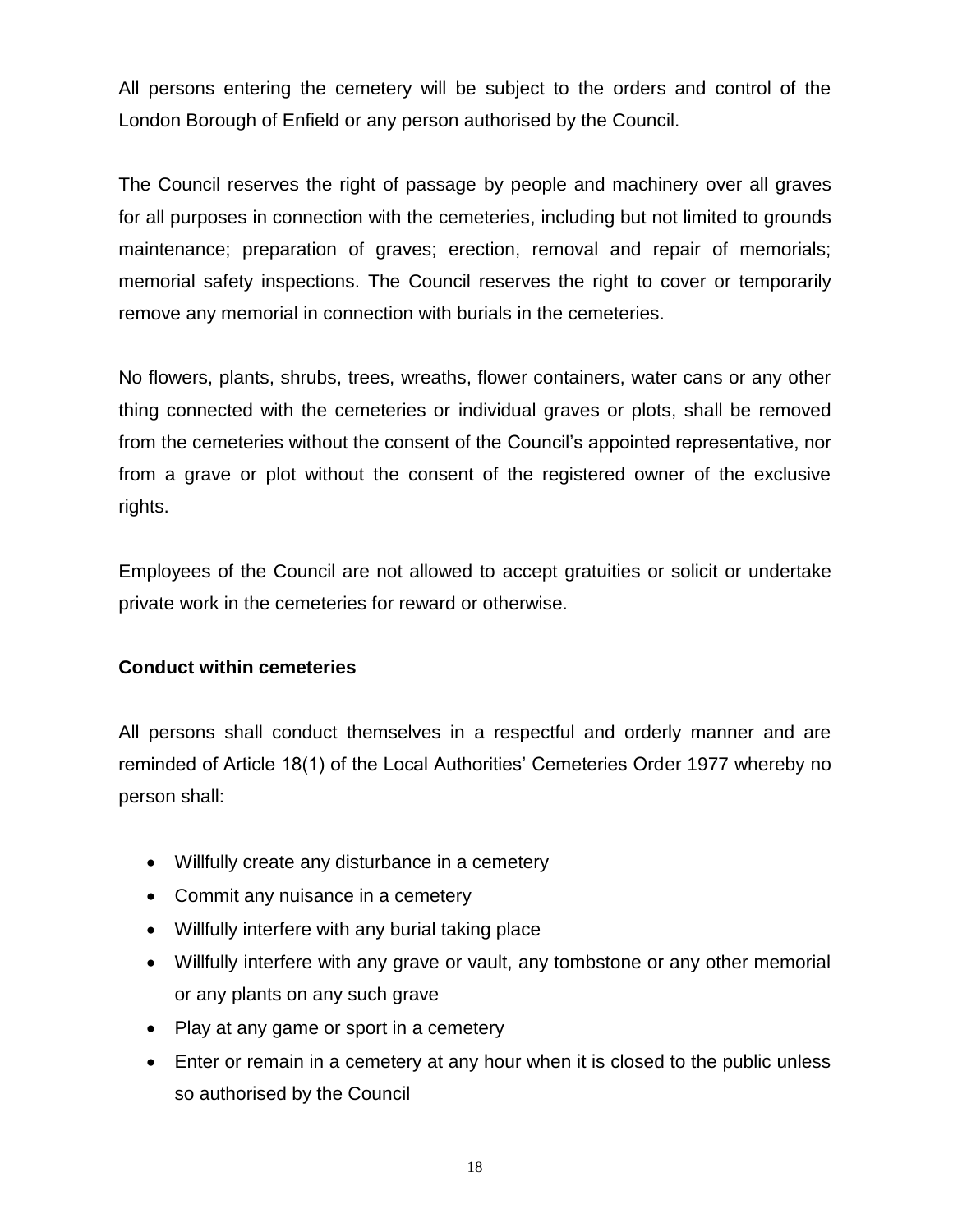The Council's appointed representative has the right to request any person to leave the cemetery for misconduct or using improper language.

Any person who contravenes Article 18(1) of the Local Authorities' Cemeteries Order 1977 shall be liable on summary conviction to a fine not exceeding Level 3 on the standard scale and in the case of a continuing offence a fine not exceeding £10.00 for each day during which the offence continues after the conviction.

Any person found damaging any grave or any part of the cemetery will be liable to prosecution by the Council under the provisions of the Local Authorities' Cemeteries Order 1977 and/or the Criminal Damage Act 1971.

All enquiries, complaints and requests by members of the public must be made, preferably in writing, to the Council's main Cemeteries Office or to the Council's Cemetery Officer on site. Complaints must not be made to the contract cemetery staff.

Subject to the Byelaws within the cemeteries, dogs shall not be permitted in any cemetery. This does not apply to Disability Assistance Dogs.

Children under 15 years of age are not permitted in the cemeteries except under the care and supervision of a responsible adult.

No person shall sell or offer or expose for sale any article, commodity or thing of any kind whatsoever or solicit for orders from the same within a cemetery unless by agreement of the Council or Cemetery Manager.

Any person using a motor vehicle in a cemetery shall only do so on a carriageway suited to that purpose with due consideration for other cemetery users. They shall not be driven on footpaths, graves, lawns or planted areas.

Motor vehicles shall abide by a speed limit of 8mph (13kph).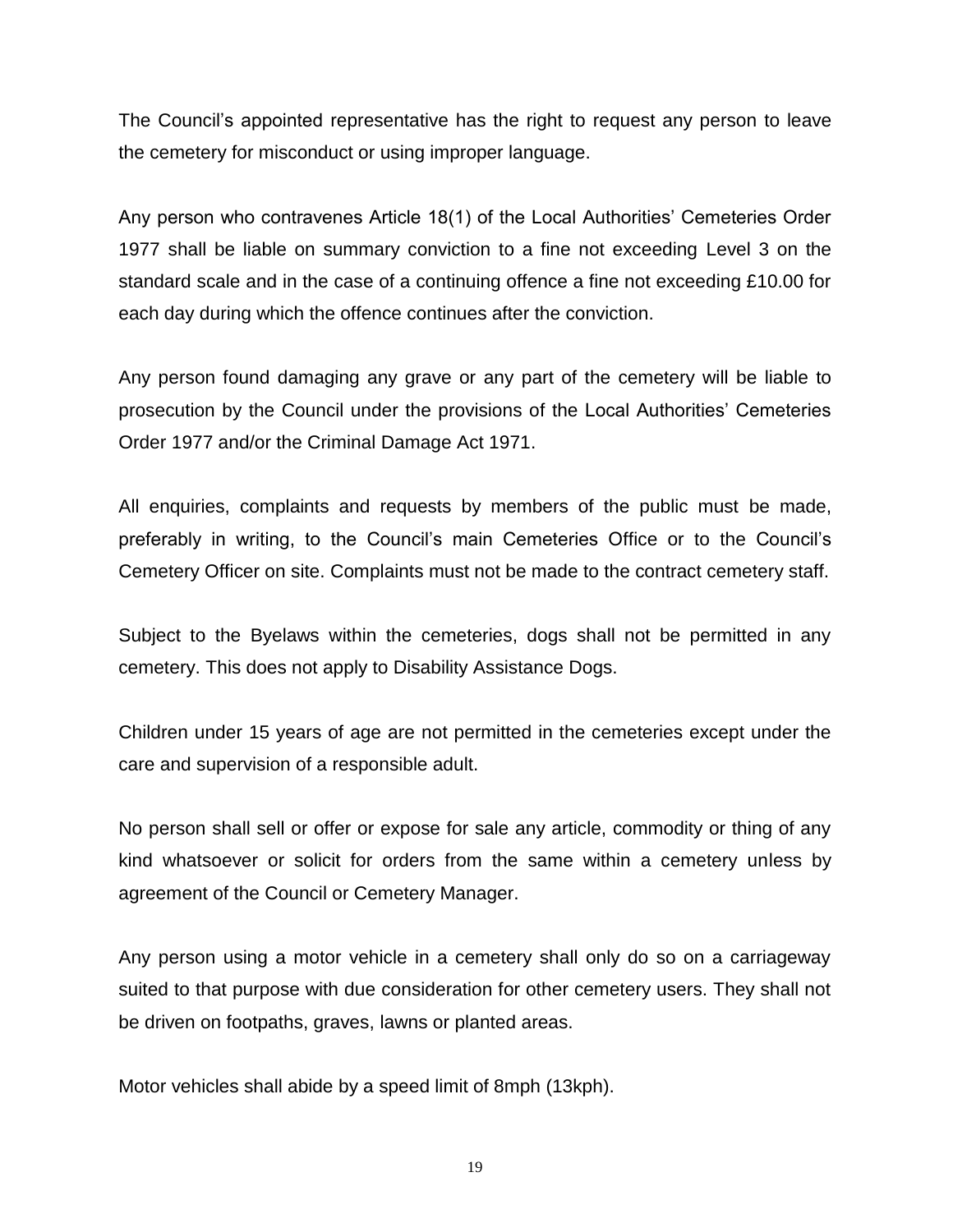The Council shall not accept liability for loss or damage to any vehicle or its contents brought into the cemeteries.

Skateboarding, rollerblading or other similar activity is not permitted in the cemeteries

No person shall drop, throw or otherwise deposit and leave in the cemeteries any wastepaper or refuse of any kind except in the litter bins provided. The litter bins are strictly for waste generated within the cemeteries.

Fly tipping is strictly prohibited and any person found committing an offence will be prosecuted by the Council.

The consumption of alcohol is prohibited in the cemeteries, unless in association with funeral rituals.

No filming or photography for commercial purposes may be undertaken in the cemeteries without the prior written consent of the Council.

No burial shall take place and no monument or memorial shall be placed in the cemetery nor shall any additional inscription or any other memorial work be made on a memorial without prior written consent of the Council.

## **Exclusive Right of Burial**

The Exclusive Right of Burial in a grave may be purchased at the time of the interment on payment of the appropriate fee and completion of the relevant part of the 'Notice of Interment' including the signature(s) and proof of residency of the proposed new owner(s)

The Council will issue the purchaser with a formal 'Deed of Grant of Exclusive Right of Burial'. This is a legal document and should be kept in a safe place.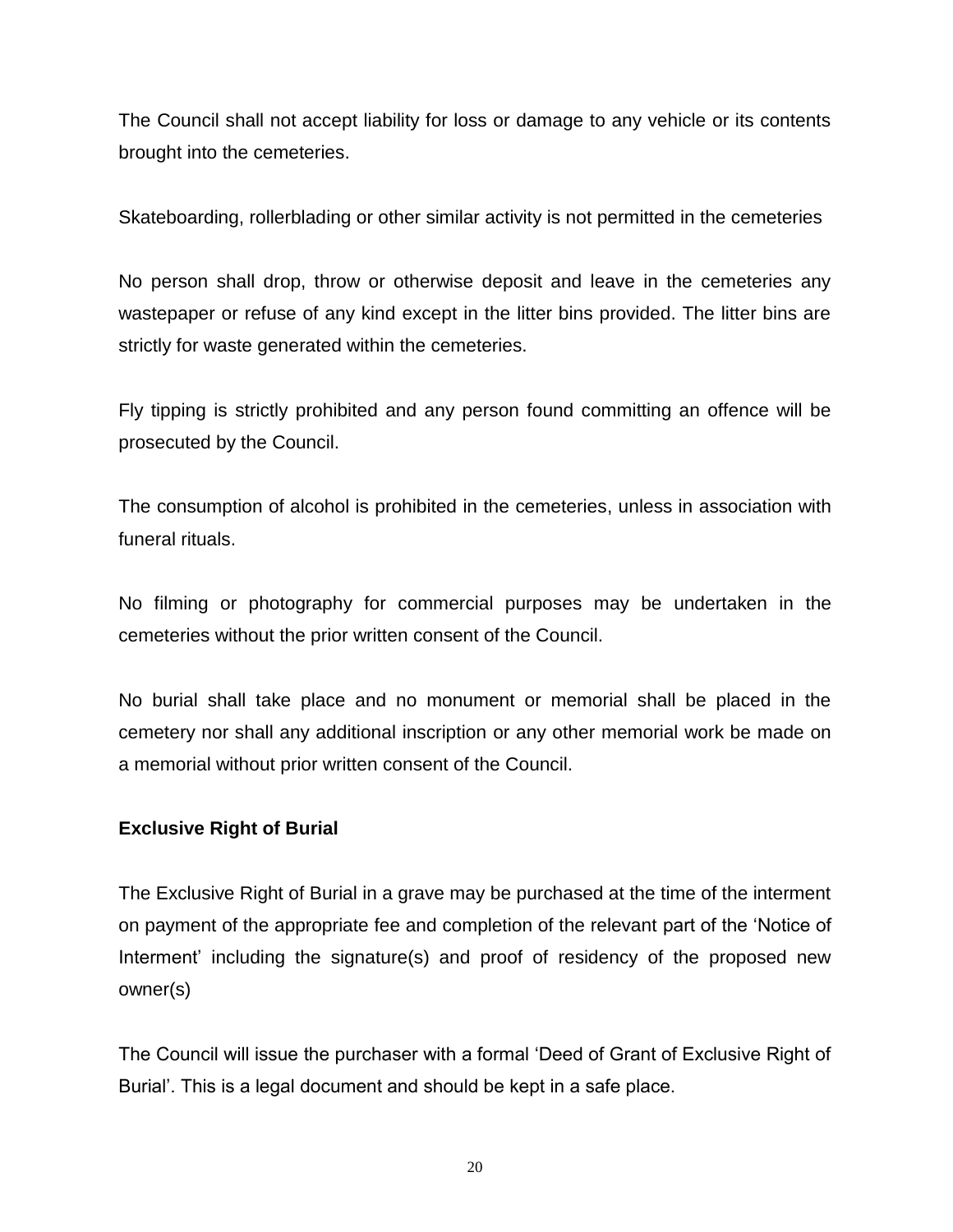The Exclusive Rights of Burial may be purchased in reserve subject to Council approval

Exclusive Rights may not be purchased by Funeral Directors or their agents for the purpose of resale to a third party.

The Exclusive Rights of Burial may be purchased for the periods as stated below:

100 years – Lawn and Traditional graves, Burial Vaults, Mausolea and Babies' section.

50 years – Gardens of Rest or Kerbside Memorial Plot

The Exclusive Right of Burial is normally purchased by one person

The Exclusive Right of Burial entitles the registered holder(s):

- To be interred in a grave space subject to space being available in the grave;
- Authorise further burials in the grave where space is available or the burial in, or scattering of cremated remains over that grave;
- To apply for the Right to erect a memorial on the grave, in accordance with the Regulations and subject to the Council approval;
- To apply for an additional inscription or inscriptions on a memorial on that grave.

It does not extend to possession of the land, which remains in the ownership of the Council.

Where the Exclusive Right of Burial has already been purchased by more than one person, each registered owner is entitled to be interred in the grave. However, this is subject to sufficient space being available and only with the consent of all the other registered owners of the exclusive rights in that grave.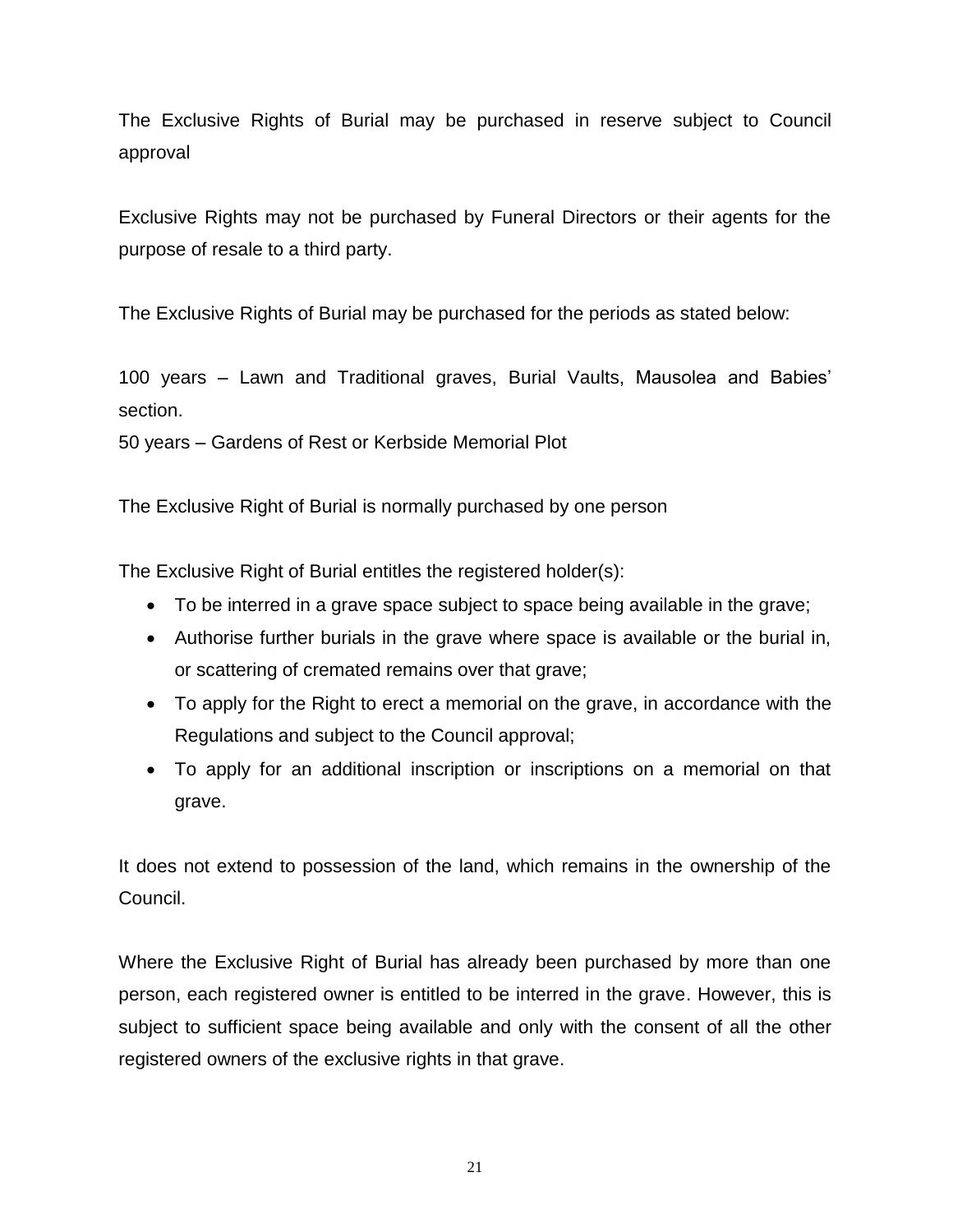Upon the death of each owner, the Exclusive Right of Burial, whether granted in perpetuity or for a limited time, be considered as the personal estate of the grantee, and may be assigned, in his lifetime or bequeathed by his Will.

The signatures of **all** the living registered owner(s) of the rights are required to authorise any burial in the grave or memorial work.

# **Transfer of Ownership**

The Exclusive Rights of Burial in a grave shall not be transferred to another person without an Application being made to the Council. An application to transfer ownership of the exclusive right of burial must be made to the Council, so that any change of ownership may be registered at the expense of the applicant. The application shall be made in the following circumstances. By:

- Assignment From one existing owner(s) to another
- Probate Upon death of the owner leaving a Will or Letters of Administration
- Statutory Declaration Upon death of the owner where there is no Will or Letters of Administration.

In each case a Form of Renunciation shall be signed by anyone who is entitled to the Rights, but does not wish to take up that Right.

The original Grant of the Exclusive Right of Burial shall be submitted with the application. Alternatively, the Council wilI prepare a duplicate at the expense of the applicant.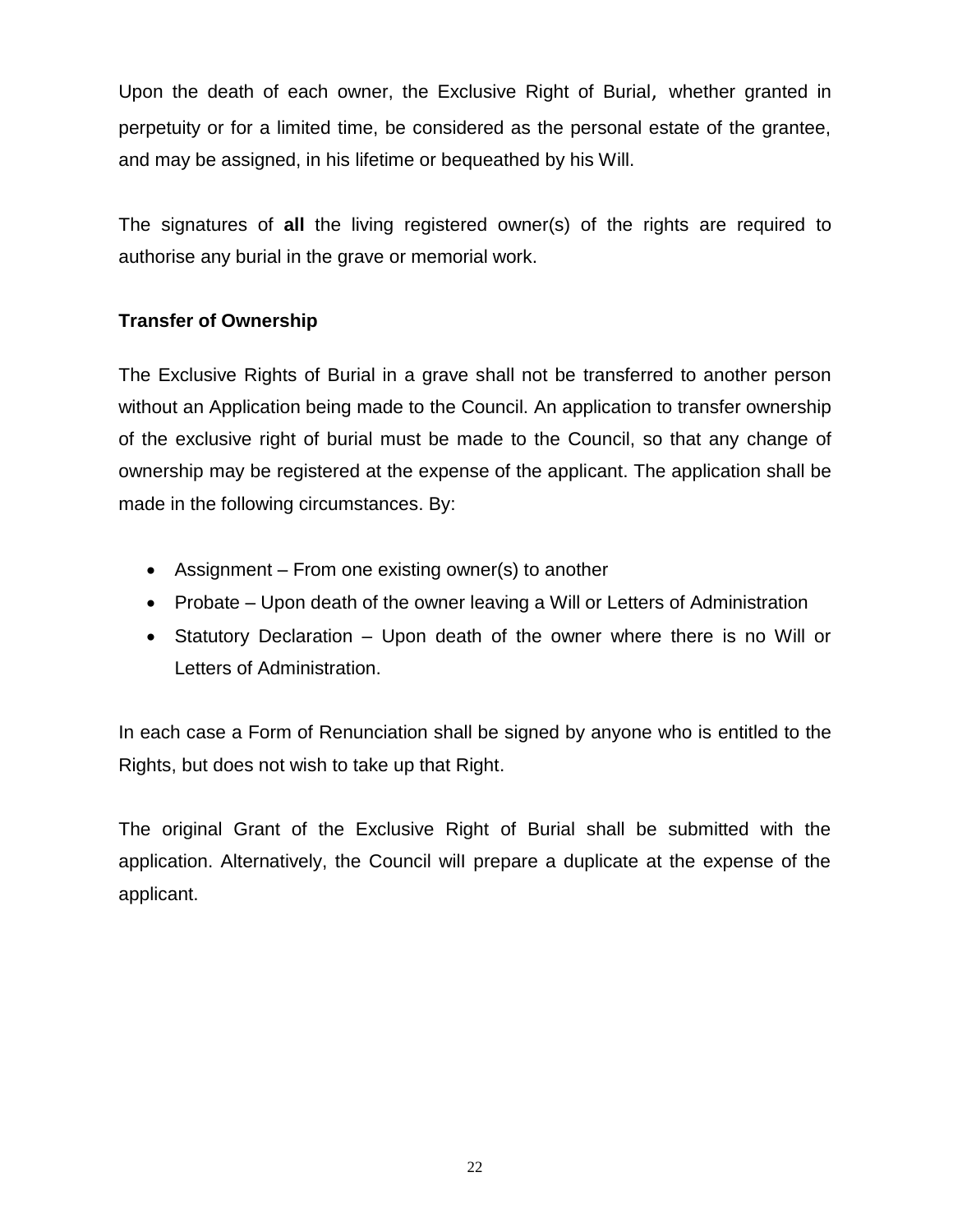## **Specific Regulations**

## **Lawn graves**

Lawn graves will be allocated by the Council in rotation.

Where mini kerbs are not installed in front of a lawn memorial, the area in front of the memorial measuring 762mm (2ft 6in) wide by 458mm (1ft 6in) deep from the front of the concrete foundation may be cultivated. If this area is not cultivated, it will be turfed over in order to facilitate maintenance.

The whole of the remaining area of the grave space will be maintained at ground level and no mounds will be permitted.

## **Traditional graves**

Subject to the design of the chosen memorial, flowers may be planted on the graves where space is available, but trees and shrubs may not be planted.

## **Burial Chamber**

It is the responsibility of the owner of the Exclusive Right of Burial to maintain their grave and memorial in good order.

The Council will maintain any paths, planters and other structures except where the exclusive right of burial has been sold.

No glass containers may be placed on the grave or on the memorial housing as these constitute a danger to staff and visitors. Any such containers or unsightly objects found in the cemeteries shall be removed.

Any other adornments shall be approved by the Council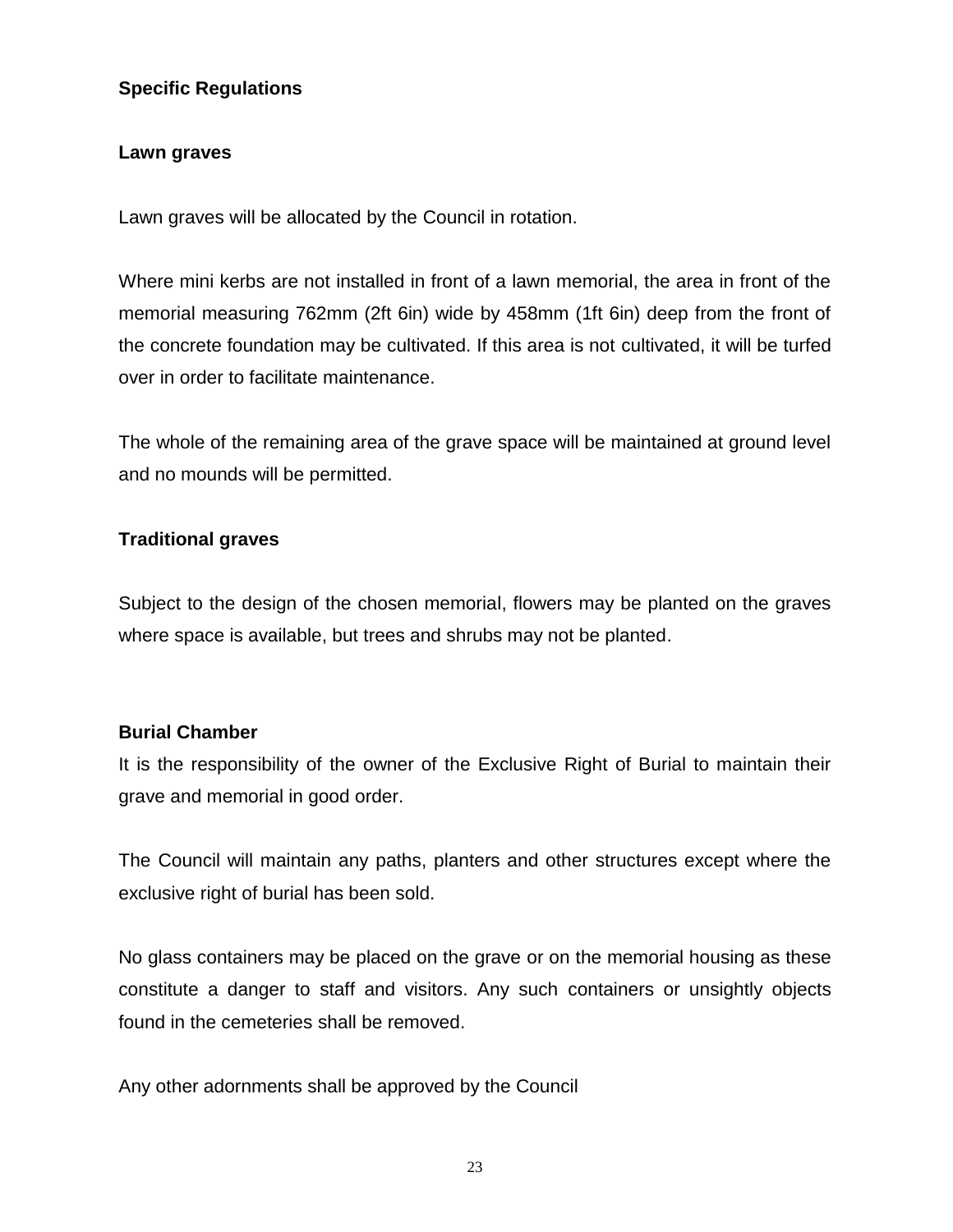## **Premium Double vaulted burial chamber with 4 ashes containers**

The same applies as for Burial Chambers except that up to four containers of ashes can be placed within the memorial housing at the head of the grave.

#### **Mausoleum**

It is the responsibility of the owner of the exclusive right of burial to maintain the mausoleum plot and memorial in good order.

Any other adornments shall be approved by the Council.

The Council will maintain any paths, planters and other structures, except where the exclusive right of burial has been sold.

All memorabilia shall be restricted to the mausoleum plot or the memorial tablet itself.

## **Keepsake Niche**

Up to two containers of ashes may be placed in a keepsake niche and they may also be used to keep personal mementoes.

The owner of the exclusive right of burial has exclusive access to the keepsake niche, using a specific key supplied for the purpose by the Council.

Each door opening is fitted with toughened glass and secured with a tamper proof fixings and locks,

Ashes may not be removed from the niche without the prior consent of the Council.

## **Garden of Rest**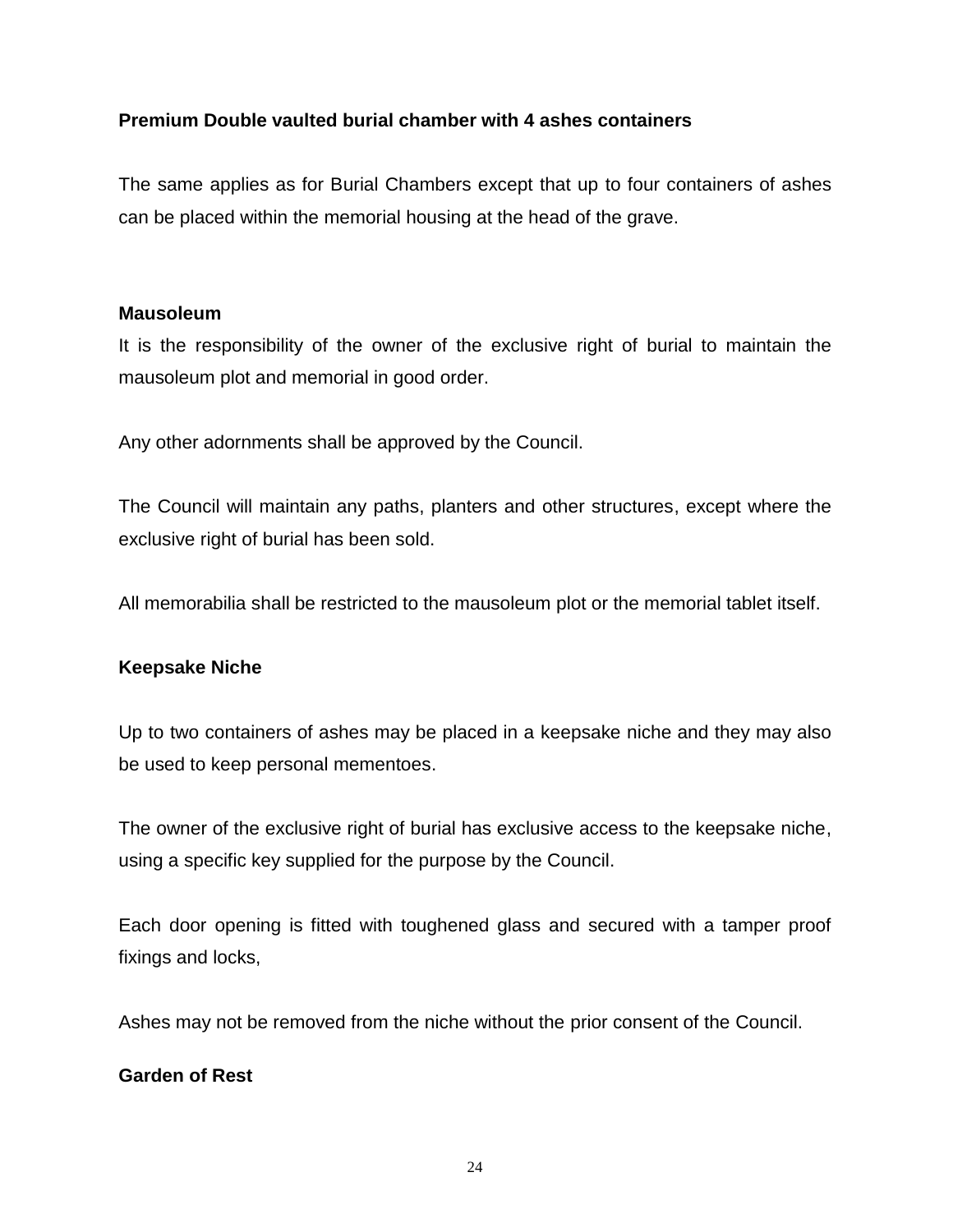No more than four containers of cremated remains may be interred in each plot, to be positioned centrally within the plot.

The allocation of plots will normally be made by the Council. Selection or reservation of a particular plot may be made subject to an additional payment.

Wreaths, crosses and other floral designs may be placed on a plot only from the day of an interment and must be removed not later than the expiration of seven days from the date of an interment.

No other planting, flowers, pots, ornaments, etc. may be placed on or around the memorial, concrete base or the surrounding grass area.

#### **Garden of Remembrance**

Except where the Exclusive Rights of Burial have been granted by the Council, the disposal of ashes shall take place only in the areas designated by the Council for that purpose.

The interment or scattering of ashes in the Garden of Remembrance confers no rights in the land and the Council at its discretion may at any time discontinue the use of the land for cemetery purposes.

The Council will normally make the allocation of plots.

Each plot can accept two containers of ashes interred to a depth of 457mm (18 in)

If desired, a standard bronze plaque memorial can be placed above the first ashes burial and set flush with the ground.

The second interment shall be in front of the existing plaque.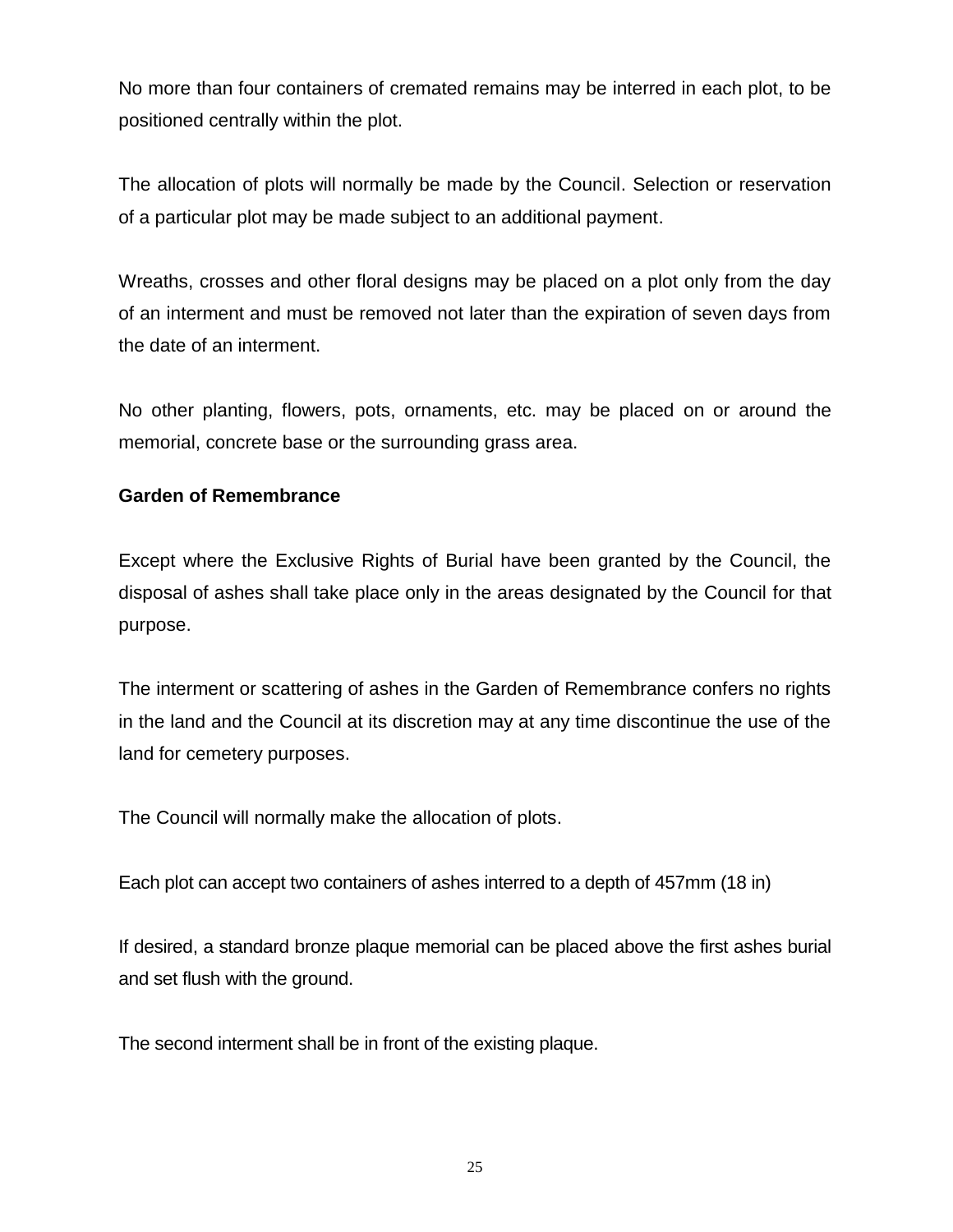If an additional name is desired on the memorial then a new bronze plaque and concrete base shall be ordered from the Council to replace the existing plaque and base.

The Council will dispose of the original bronze plaque and base unless the family wishes to collect it at a time convenient to the Cemetery Officer.

Flowers, plants, shrubs, trees, wreaths, flower containers or memorials of any kind may not be planted or placed on the lawn area of the Garden of Remembrance. Wreaths and other floral tributes may be placed on an area designated for this purpose in the Garden of Remembrance and such tributes will be removed at the expiration of 7 days or at the discretion of the Cemetery Officer.

The Council reserves the right of passage over the Garden of Remembrance for any purpose in connection with the cemetery.

#### **Kerbside Memorial Plot**

The Exclusive Right of Burial for each plot is 50 years.

No more than two containers of cremated remains may be interred in each plot, to be interred in the grassed area behind the kerbside memorial at a minimum depth of 457mm (18in) on top of each other.

The type of container for the ashes is limited to a Polytainer or an urn measuring a maximum of 228mm (9in) x 152mm (6in).

Wreaths, crosses and other floral designs may be placed on a plot only from the day of an interment and must be removed not later than the expiration of seven days from the date of an interment.

No other planting, flowers, pots, ornaments, etc. may be placed on or around the memorial, concrete base or the surrounding grass area.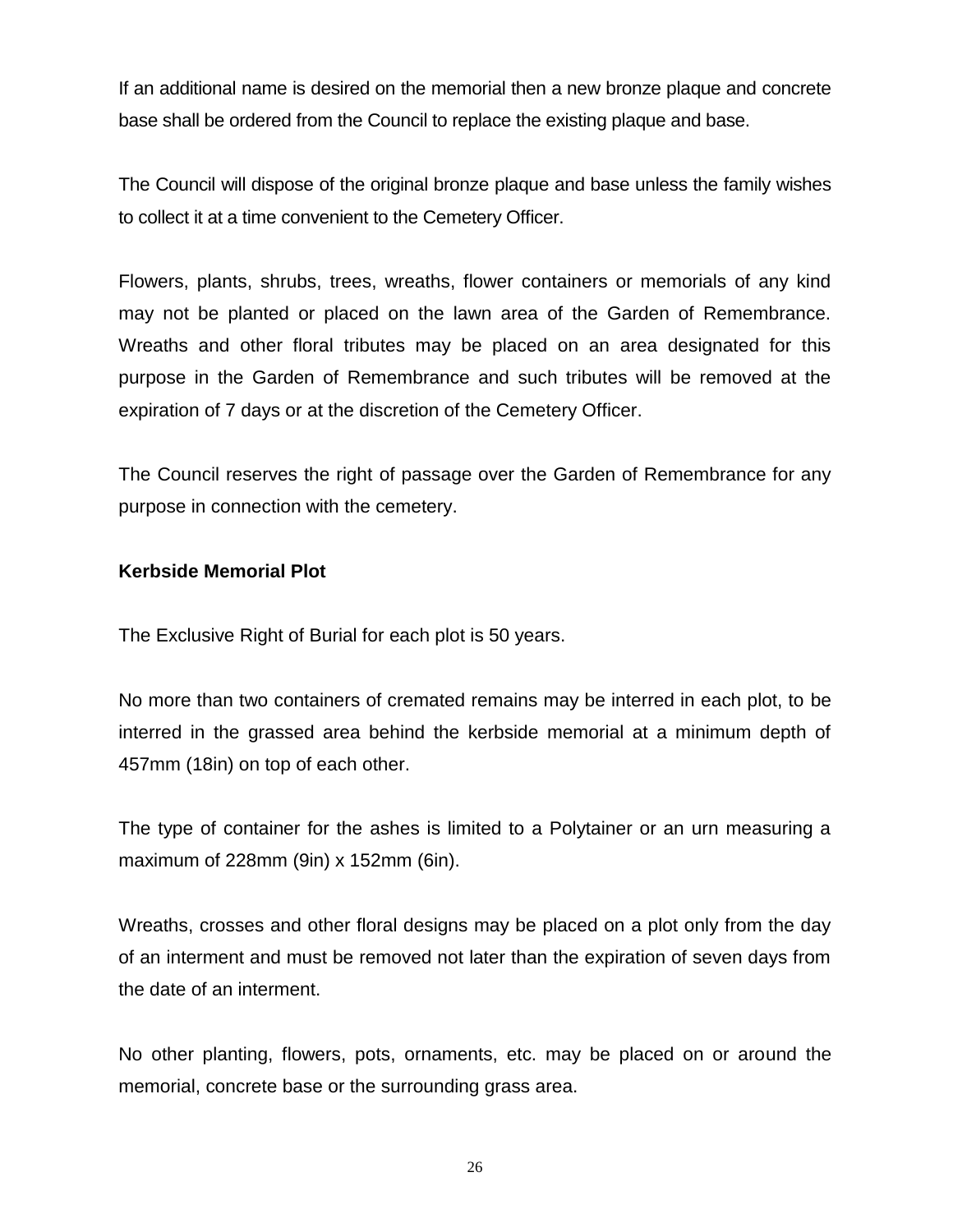## **The Book of Remembrance**

The Book of Remembrance will be available to view in the cemetery chapel on request from half an hour after the opening of the cemeteries to half an hour of their closing. Each day, the page of the Book of Remembrance on display will be the current date so that each entry in the Book may be viewed on its particular anniversary.

## **Memorials**

## **Approval for memorial work**

No work associated with the erection, modification or replacement of a memorial will be allowed in the cemeteries without the Council's prior written permission in the form of a Memorial Permit.

All applications for memorial work must:

- be submitted to the Cemeteries Office on the application form available from the Council's web site;
- include the name of the applicant and the memorial fixer
- include a drawing of the proposed memorial and provide clear information about the design, dimensions, materials, inscription and fixing method;
- include the written consent of the owner(s) of the exclusive rights.

Following approval of the application, the Council will issue a Memorial Permit specific to the approved work. The Memorial Mason must make an appointment with the Cemetery Office prior to carrying out the approved memorial work and also bring the Memorial permit to the cemetery as proof of the Council's approval of the work.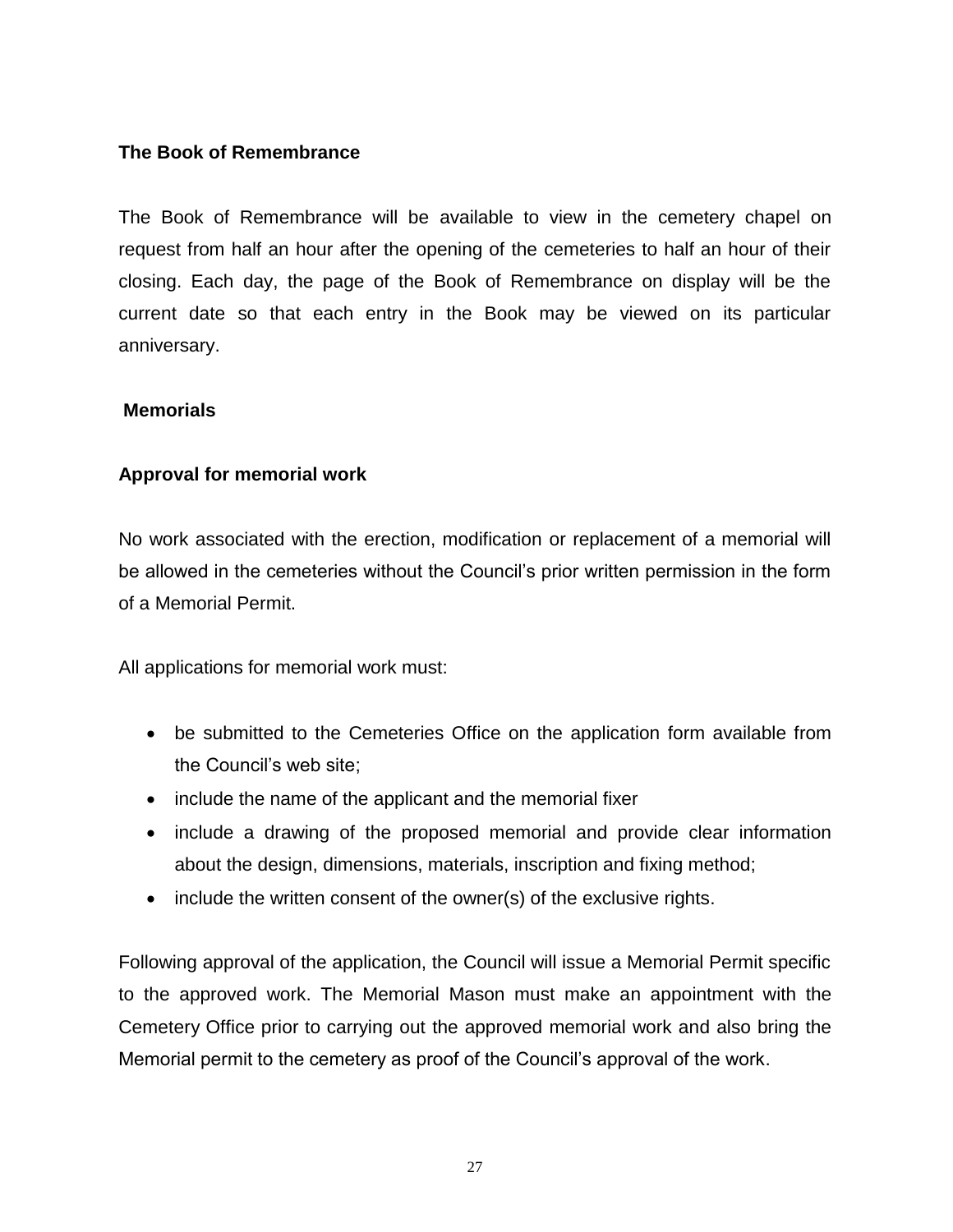No memorial work will be permitted unless it is undertaken by a Memorial Mason in current registration with BRAMM and with appropriate current Public Liability Insurance. The individual mason undertaking memorial work must have a valid BRAMM Fixer Licence.

# **Memorials**

**General requirements** All memorials must comply with the size of the grave purchased

The grave number and section or row should be inscribed centrally on the rear of the memorial 150mm (6in) below the top in letters 25mm (1in) high.

No trade names shall be fixed or engraved on any memorial.

All memorials must be made of natural stone except where otherwise stated and installed in accordance with the approved BRAMM/NAMM methods of fixing.

All memorials must be supplied with a BRAMM approved concrete base.

Upon completion of any work to memorials, Memorial Masons must leave the work area tidy and remove any waste out of the cemetery for proper disposal.

# **Lawn grave memorials**

Memorials on purchased lawn graves shall be limited to the following dimensions:

|                 | <b>Minimum dimensions</b> |         | <b>Maximum dimensions</b> |         |
|-----------------|---------------------------|---------|---------------------------|---------|
| Overall height  | 838mm                     | 2ft 9in | 915 <sub>mm</sub>         | 3ft     |
| Headstone       | 762mm                     | 2ft 6in | 838mm                     | 2ft 9in |
| height          |                           |         |                           |         |
| Headstone width | 610mm                     | 2ft     | 762mm                     | 2ft 6in |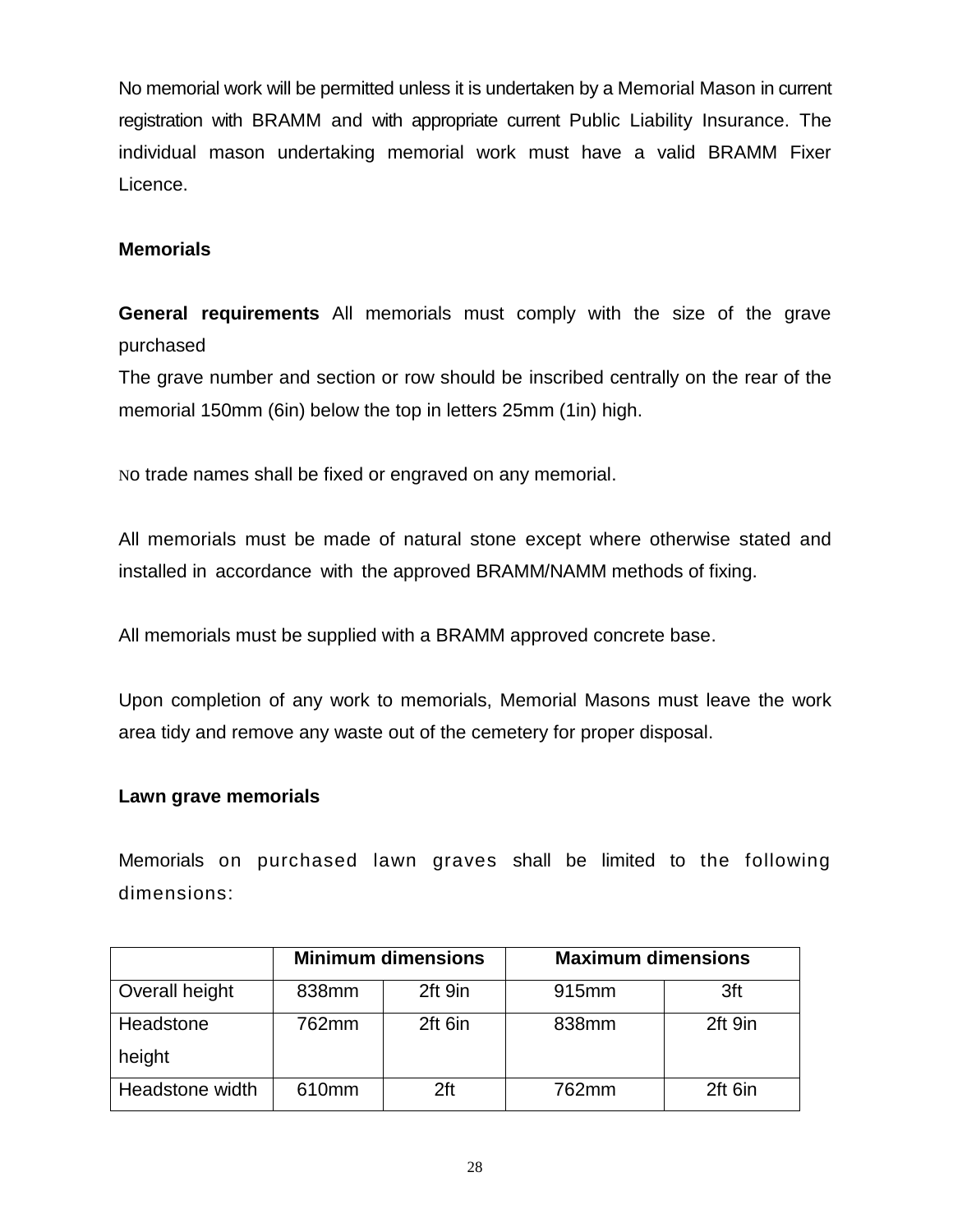| Base height            | 76mm  | 3in     | 152mm | 6in     |
|------------------------|-------|---------|-------|---------|
| Base width             | 762mm | 2ft 6in | 762mm | 2ft 6in |
| Base depth             | 305mm | 1ft     | 381mm | 1ft 3in |
| <b>Thickness</b><br>οf | 76mm  | 3in     | 152mm | 6in     |
| stone                  |       |         |       |         |

Where installed in front of a lawn memorial, mini kerbs shall be limited to the following dimensions:

|                        | <b>Minimum dimensions</b> |                 | <b>Maximum dimensions</b> |         |
|------------------------|---------------------------|-----------------|---------------------------|---------|
| Height                 | 76mm                      | 3in             | 152mm                     | 6in     |
| Width                  | 762mm                     | 2ft 6in         | 762mm                     | 2ft 6in |
| Depth                  | 381mm                     | 1ft 3in         | 458mm                     | 1ft 6in |
| <b>Thickness</b><br>of | 76mm                      | 3 <sub>in</sub> | 76mm                      | 3in     |
| stone                  |                           |                 |                           |         |

Mini kerbs must be fixed securely onto a concrete base of the same dimensions and remain separate from the base of the headstone.

The landing of the memorial shall be the responsibility of the registered owner and limited to the following dimensions:

|        | <b>Minimum dimensions</b> |         | <b>Maximum dimensions</b> |         |
|--------|---------------------------|---------|---------------------------|---------|
| Height | 76mm                      | 3in     | 152mm                     | 4in     |
| Width  | 915mm                     | 3ft     | 1219mm                    | 4ft.    |
| Depth  | 458mm                     | 1ft 6in | 458mm                     | 1ft 6in |

Memorials on shared (unpurchased) adult lawn graves shall be limited to the following dimensions: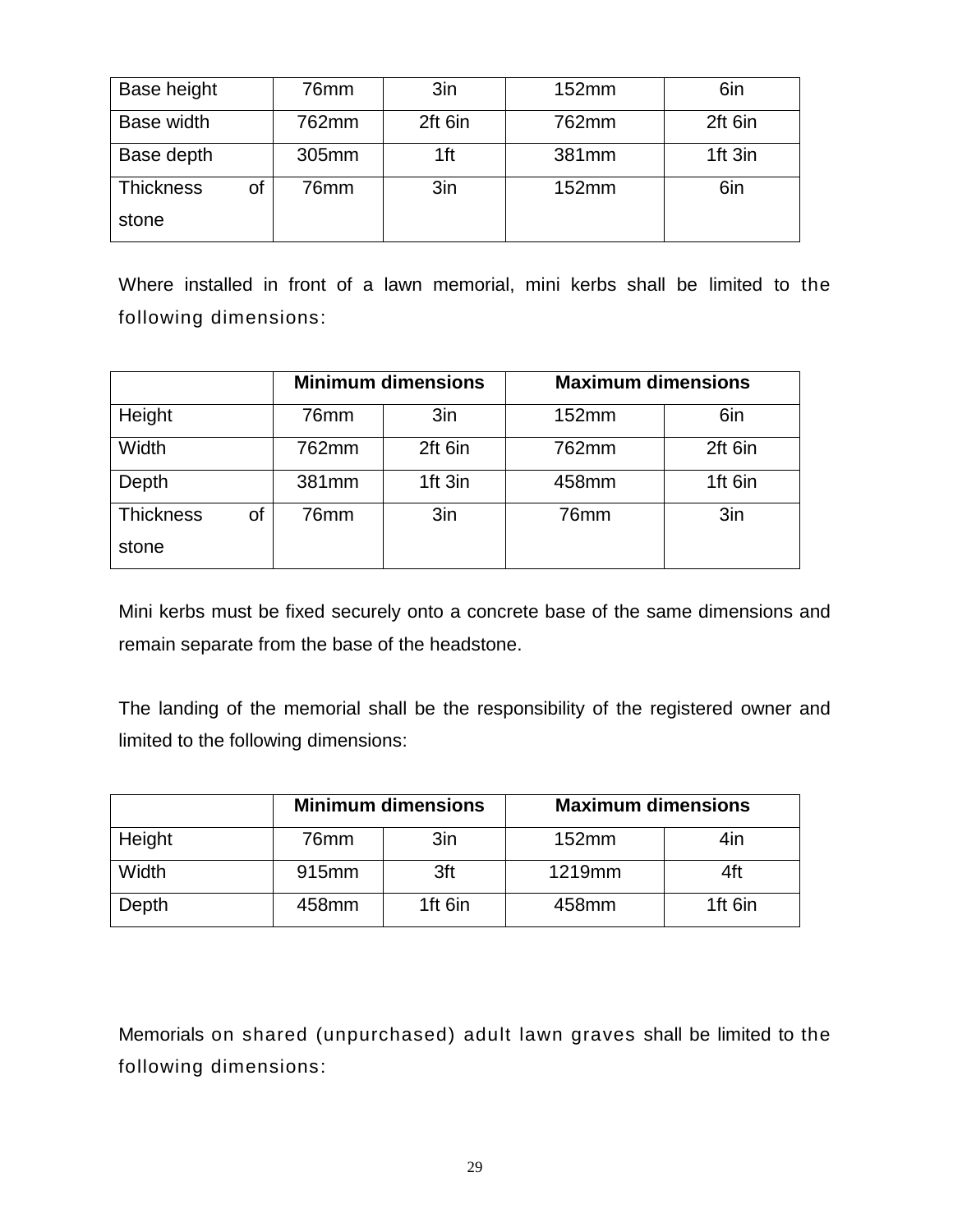|                        | <b>Minimum dimensions</b> |                 | <b>Maximum dimensions</b> |         |
|------------------------|---------------------------|-----------------|---------------------------|---------|
|                        |                           |                 |                           |         |
| Headstone              | 838mm                     | 2ft 9in         | 838mm                     | 2ft 9in |
| height                 |                           |                 |                           |         |
| Headstone width        | 610mm                     | 2 <sup>ft</sup> | 762mm                     | 2ft 6in |
| <b>Thickness</b><br>οf | 76mm                      | 3in             | 152mm                     | 6in     |
| stone                  |                           |                 |                           |         |

On unpurchased shared graves, the Council provides a standard type of headstone, depending on its location, on which may be inscribed the name and age and date of death, occupying two lines on the headstone, the cost of which is borne by the applicant.

On headstones 457mm (18in) wide the inscriptions should be of 19mm (¾in) lettering and a margin of 38mm (1½in) should be left from the edge of the memorial. On headstones 610mm (24in) wide the inscription should be of lettering 25mm (1in) high and a margin of 76mm (3in) should be left from the edges of the memorial.

Flower vases not exceeding 178mm (7in) in diameter be limited to one per family and must be placed in the ground in front of the headstone.

# **Unpurchased (shared) baby graves**

Each baby is allowed a memorial on the grave supplied by the applicant.

Memorials are limited to headstones, crosses or vases to a maximum of 457mm (18in) high by 559mm (1ft 10in) wide, 254mm (10in) in depth and a minimum of 50mm (2in) in thickness to be approved by the Council.

Relatives of each baby must not preclude the relatives of the other babies from placing memorial tributes on the shared grave.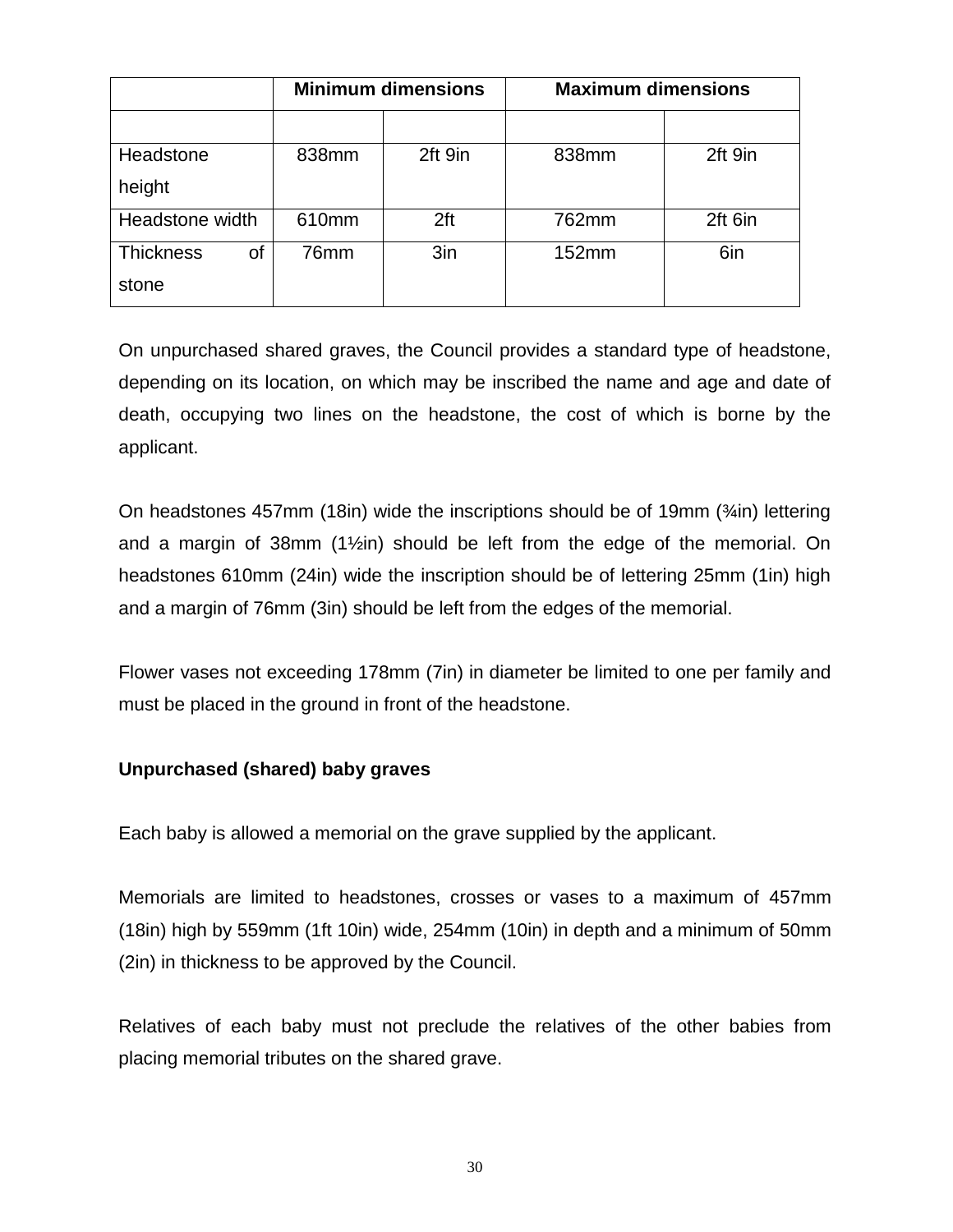## **Traditional grave memorials**

Memorials on traditional graves shall be erected in accordance with the size of the grave and limited to the following dimensions:

|                      | <b>Minimum dimensions</b> |                 | <b>Maximum dimensions</b> |     |
|----------------------|---------------------------|-----------------|---------------------------|-----|
| Overall height       | 76 <sub>mm</sub>          | 3 <sub>in</sub> | 2743mm                    | 5ft |
| Overall length       | 1982mm                    | 6ft 6in         | 2743mm                    | 9ft |
| Overall width        | 762mm                     | 2ft 6in         | 1219mm                    | 4ft |
| Kerb height          | 152mm                     | 6in             | 229mm                     | 9in |
| Thickness of stone   | 76mm                      | 3 <sub>in</sub> | 152mm                     | 6in |
| Thickness of landing | 102mm                     | 4in             | 152mm                     | 6in |

Memorials of an exceptional weight must be laid on a foundation to be approved by the Council.

For graves measuring 2743mm (9ft by 4ft), the maximum memorial height is 1524mm (5ft). For all other graves the maximum memorial height is 1066mm (3ft 6in).

Memorials exceeding 1,830mm (6ft) in height must be fixed in accordance with a specification drawn up for the specific memorial by a structural engineer.

The permit fee payable for memorials on traditional graves is in accordance with the height of the memorial as per the Council's fees and charges

A standard temporary wooden surround which must be supplied by the Council measuring 1,982mm (6ft 6in) x 762mm (2ft 6in) may be placed on a traditional grave for an additional fee until a permanent memorial is erected. No other type of temporary fencing can be erected. For all other grave sizes, please contact the Cemeteries Office.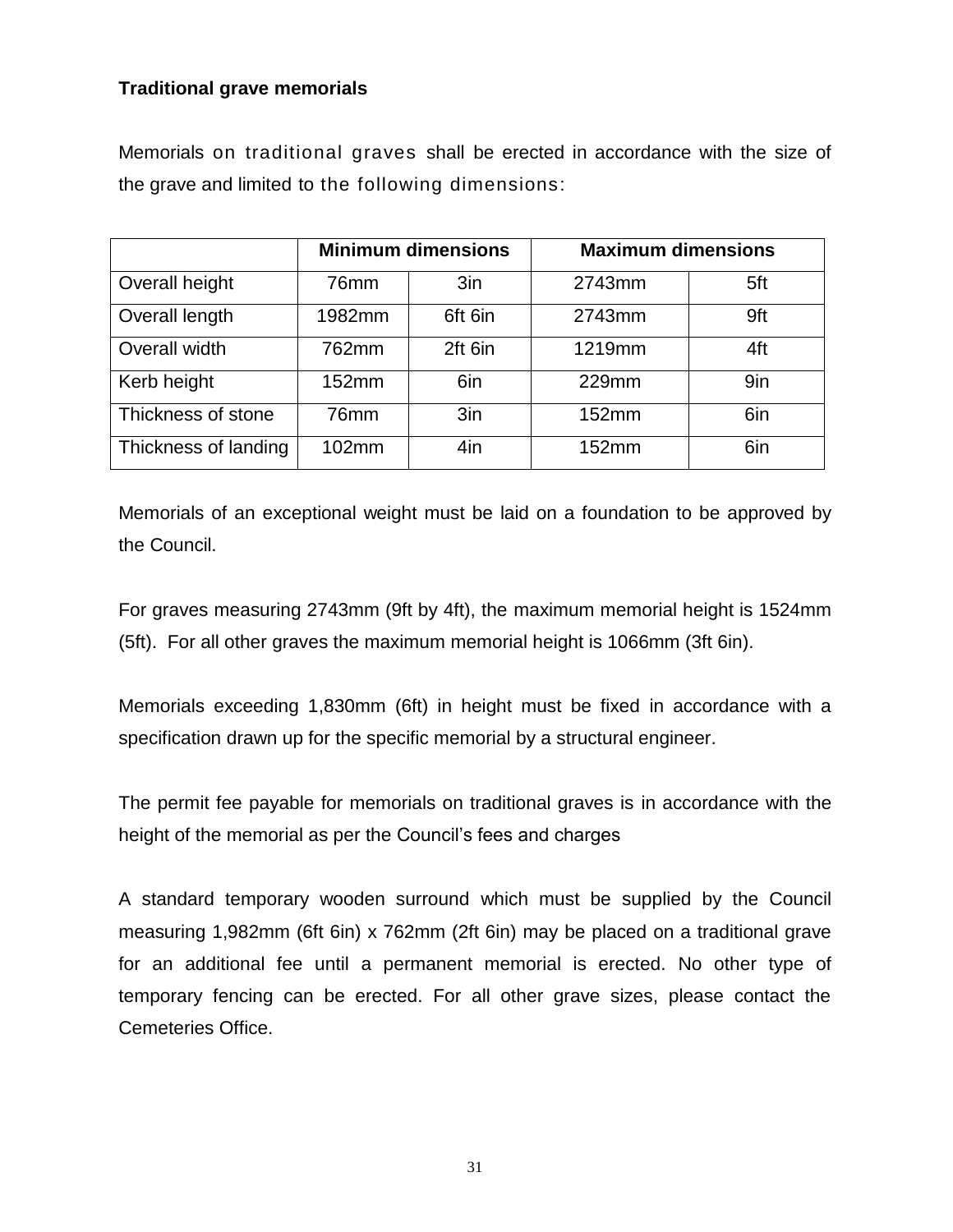The Council does not provide memorials on unpurchased traditional shared graves, For further information, please contact the Cemeteries Office.

## **Burial Chamber and Mausoleum**

Each burial chamber or mausoleum is supplied with a standard black granite tablet measuring 390mm (15in) x 695mm (27in) or 740mm (29in) x 2,475mm (97in) depending on the design upon which an inscription may be arranged.

Any memorial work must first be approved by the Council. A range of designs, ornaments and photo plaques are available and charged in accordance with the fees and charges.

The Council reserves the right of passage over the burial chambers.

# **Keepsake Niche**

No memorials available

# **Garden of Rest memorials**

Memorials erected on a plot shall be in the form of a flat natural stone tablet mounted on a square concrete frame foundation of the following dimensions:

| Foundation square         | 610mm            | 2ft     |
|---------------------------|------------------|---------|
| Foundation thickness      | 50 <sub>mm</sub> | 2in     |
| Memorial tablet square    | 457mm            | 1ft 6in |
|                           |                  |         |
| Memorial tablet thickness | 50 <sub>mm</sub> | $2$ in  |

A borehole for a cut flower container may be incorporated set flat within the stone.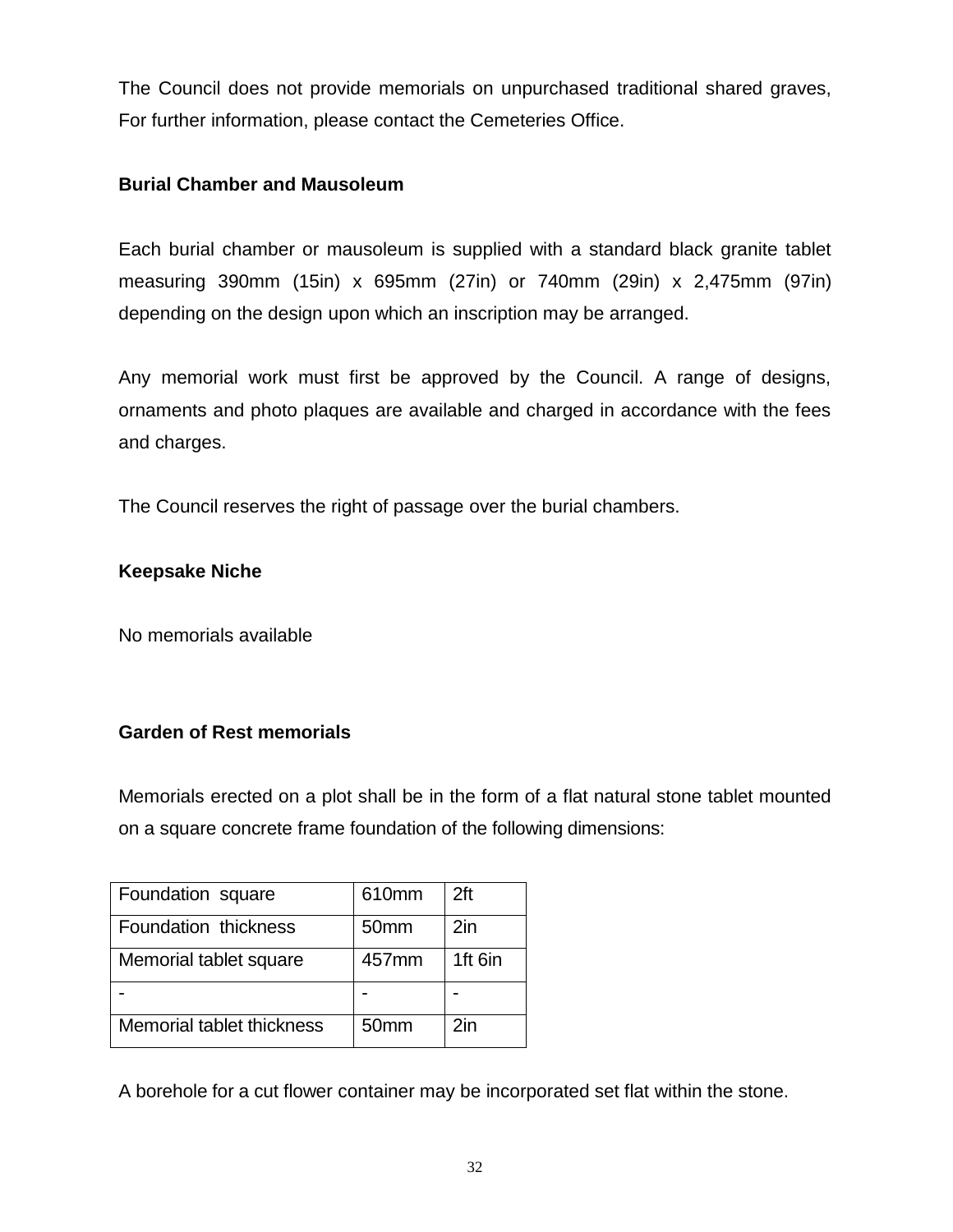## **Kerbside Memorial Plot**

If desired an inscription can be added to the standard stone plaque included. The Council is responsible for arranging the additional inscription for which a permit fee will be payable.

If an additional name is desired on the memorial and there is insufficient room, then a replacement plaque shall be ordered from the Council to replace the existing plaque.

The Council will dispose of the original plaque unless the family wishes to collect it at a time convenient to the Cemetery Officer.

The Council reserves the right of passage over the Kerbside Memorial Plot area for any purpose in connection with the cemetery.

## **Garden of Remembrance memorials**

Memorials are restricted to a standard bronze plaque measuring 150mm (6in) by 100mm (4in) supplied by the Council and set flush within a concrete base.

A replacement plaque shall be ordered for any additional inscriptions.

The Council will dispose of the original plaque unless the family wishes to collect it at a time convenient to the Cemetery Officer.

## **Memorial benches**

The Council leases memorial benches for a period of 10 years. The fee includes the lease and the provision by the Council of an inscribed plaque.